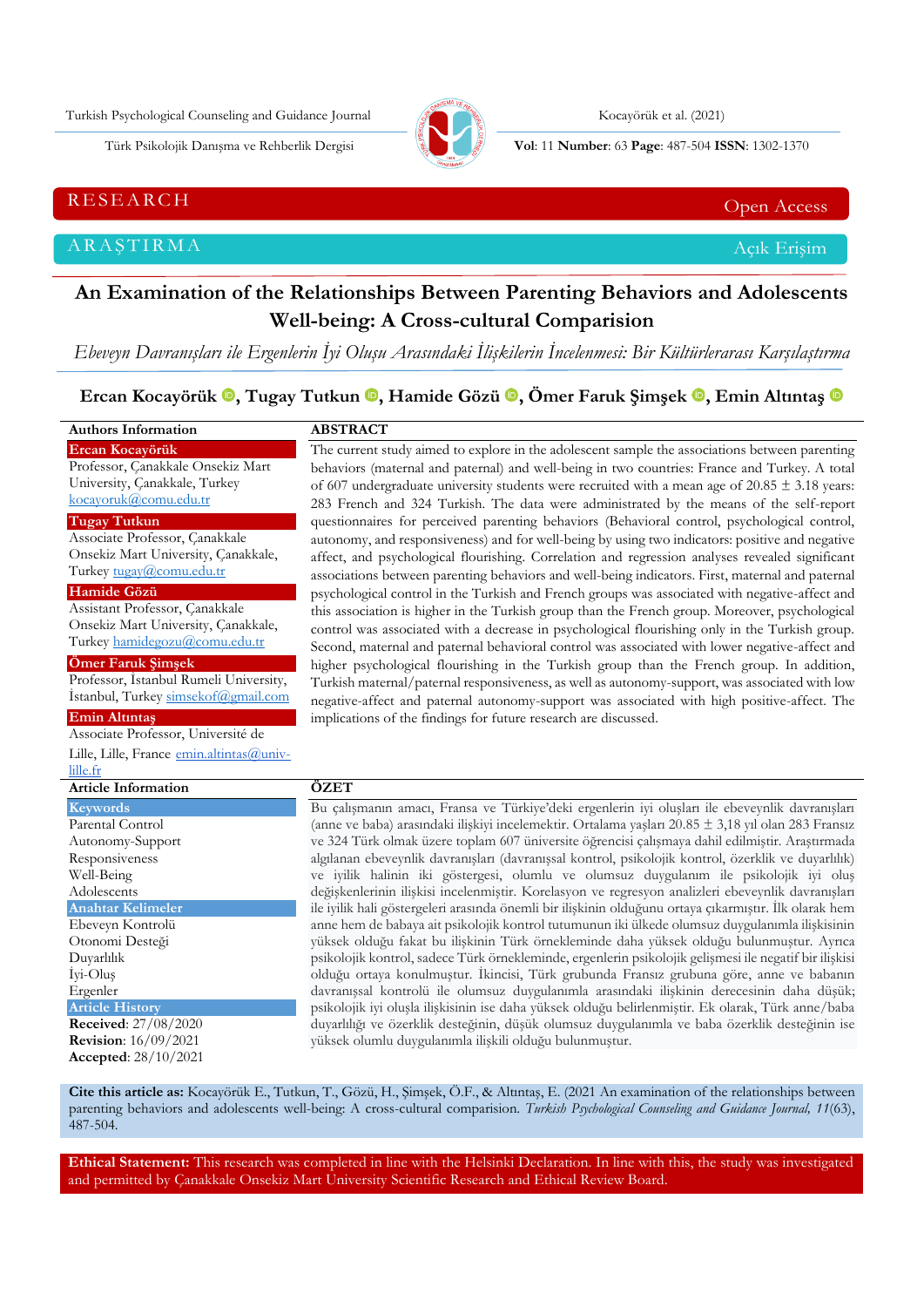# **INTRODUCTION**

Parenting behaviors have been widely paid attention to across various cultures. Many research findings in individualistic cultures have shown that high psychological control has been associated with negative consequences such as high depressive symptoms (Barber, 1996) and poor self-esteem (Bean et al., 2003) whereas behavioral control, autonomy support, and responsiveness have been associated with positive outcomes such as fewer problem behaviors and higher life satisfaction (Chao & Aque, 2009; Kins et al., 2009). Studies from collectivist cultures, however, have shown inconsistent findings regarding the parental behaviors and well-being (Chao & Aque, 2009; Wang et al., 2016); some parental behaviors were found to be associated with negative outcomes as they were in individualistic cultures whereas the others were not related to developmental outcomes. Those studies suggest that whether the associations between such parenting behaviors and developmental outcomes are universal (or cultural-specific) is not clear yet. Moreover, it is believed that examining children's positive functionings (psychological flourishing) in addition to their emotional dimensions of subjective well-being (positive and negative affect) would offer a better understanding of well-being since these constructs are accepted as indicators of well-being (Gök & Kocayörük, 2019; Martín-Carbonell et al., 2021). For that reason, the current study aimed to examine the link between parenting behaviors and adolescents' well-being in two different countries; one country shows individualistic orientations, France and the other country shows both individualistic and collectivist orientations, Turkey.

#### **Parenting and Culture**

Parenting behaviors may differ across various countries because such behaviors reflect relationships between family and other community members and values within the cultural context. Culture does not only affect parenting behaviors it also shapes the association between parenting behaviors and developmental outcomes (Rudy & Grusec, 2006). Parents in individualistic cultures emphasize the value of autonomy of each family member and positivism no matter what happens and encourage children to make their personal decisions and achieve their full potential (Tamis-LeMonda, et al., 2008). On the other hand, parents in collectivist cultures highlight the importance of loyalty to family and larger the group, respect, and obedience to elders, and scarifying the individual interest for the good of the group (Markus & Kitayama, 1991; Tamis-LeMonda, et al., 2008).

Crockett and colleagues (2010, p. 31) suggest that parenting behaviors are likely to have different meanings in different cultures as they are "embedded in culturally-based meaning systems" phenomena. One of the factors influencing the differential associations is the perceived normativeness of parental control in the culture that parenting behaviors (e.g., parental control) are perceived as acceptable in collectivist culture; thus, such behaviors do not reflect parental rejection (Kağıtçıbaşı, 1996). Second, what parenting styles mean may differ from one culture to another (Chao, 1994; Chao & Aque, 2009; Rudy & Halgunseth, 2005). For example, Chao reported that the high levels of strict control were perceived simultaneously as loving in Chinese samples.

Third, the feelings associated with perceived parenting behaviors may vary across cultures. For example, East Asian adolescents were less likely to feel angry towards behavioral and psychological control than European counterparts (Chao & Aque, 2009) and to evaluate social comparison, shame, and love withdrawal less negatively than European-Canadians counterparts (Helwig et al., 2014). Similarly, Güngör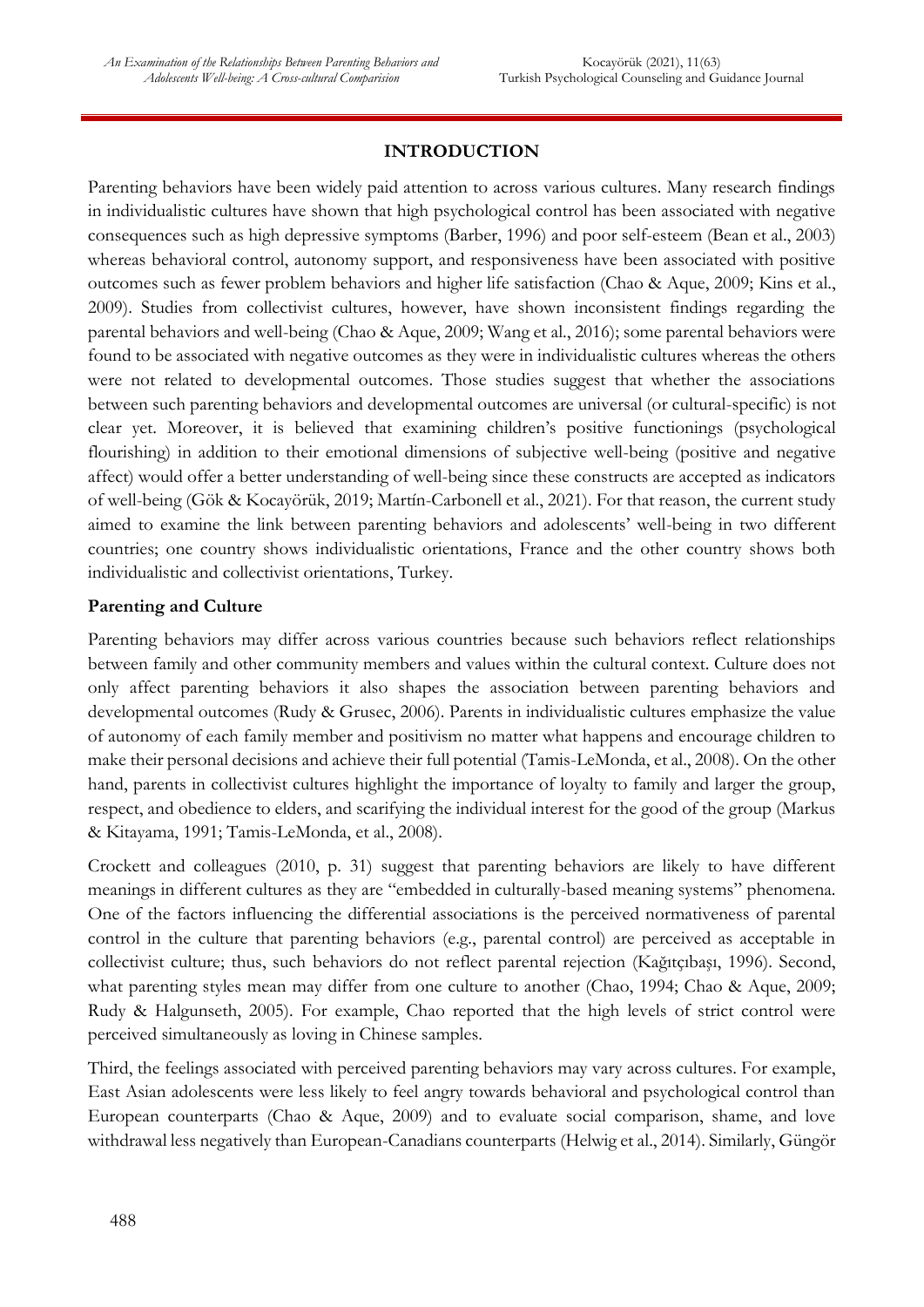(2008) revealed that Turkish adolescents living in Belgium reported greater maternal control together with higher emotional satisfaction in relationships with their mothers than did Belgian adolescents.

One of the parenting behaviors nurturing children's needs is parental autonomy support. Parental autonomy support refers to parental encouragement of the adolescent towards independent expression and decision-making. Prior research in individualistic culture has revealed that parental autonomy support was associated with positive outcomes such as a high level of well-being (Kins et al., 2009; Soenens et al., 2007; Wang, et al., 2007) and fewer depressive symptoms (Van der Giessen, et al., 2014). Studies conducted in collectivist cultures showed a similar pattern; high parental autonomy support was associated with a high level of well-being among Chinese (Wang et al., 2007) and Chinese Malaysian adolescents (Downie et al., 2007), high level of self-esteem among Latino adolescents (Bean & Northrup, 2009) and low level of depressive symptoms among Chinese (To et al., 2017). Lan and colleagues (2019) found a similar pattern for Tibetian and Han ethnic groups; perceived parental autonomy support positively contributed to emerging adults' flourishing.

Like autonomy-support, parental responsiveness (parental warmth and emotional support) has been found associated with positive outcomes by numerous studies. Research from individualistic cultures has revealed that such parenting behavior was related to a high level of flourishing (Chen et al., 2019), high academic achievement (Fletcher et al., 2008; Kocayörük, 2007) low externalized problems (Fletcher et al., 2008), and high self-esteem (Suchman et al., 2007). Similarly, parental warmth was associated with high self-esteem in collectivist cultures (Rudy & Grusec, 2006).

Psychological control, which is the parental attempts to control an adolescent's psychological world (e.g., feelings and thoughts) through psychological methods such as withdrawing love and inducing guilt (Barber, 2002). Studies from various cultures point to mixed results regarding the association between parental psychological control and well-being. Research conducted in individualistic cultures consistently showed that psychological control hurt adolescent functioning such as high depressive symptoms (Barber, 1996), poor self-esteem (Bean et al., 2003), and high levels of negative emotions (Zarra-Nezhad et al., 2015). For collectivist cultures, there is an inconsistent pattern. Some researchers have revealed a negative correlation between parental psychological control and self-esteem (Bean & Northrup, 2009; Ngai & Cheung, 2009) as well as emotional well-being (Wang et al., 2007) among Chinese adolescents as it is in individualistic cultures. On the other hand, Bush and colleagues (2002) found that psychological control was not correlated with well-being among Chinese adolescents residing in Mainland China.

The positive associations between parental behavioral control and developmental outcome are consistent across the cultures. High parental behavioral control was associated with externalized constructs such as fewer problem behaviors (Chao & Aque, 2009), antisocial behaviors (Kocayörük & Sümer, 2009; Laird et al., 2010), and low levels of negative emotions (Zarra-Nezhad et al., 2015) but not associated with internalized constructs (see Barber, 1996) in individualistic cultures. A similar pattern was evident for Turkish adolescents; when mothers were perceived behaviorally controlling, male adolescents tended to have fewer problems (Kındap et al., 2008). Yet other research from collectivist cultures has showed a significant association between behavioral control and adolescents' emotional functioning. Parental monitoring, as well as functional and order-keeping parental control, was positively associated with selfesteem among Chinese adolescents (Lau & Cheung, 1987).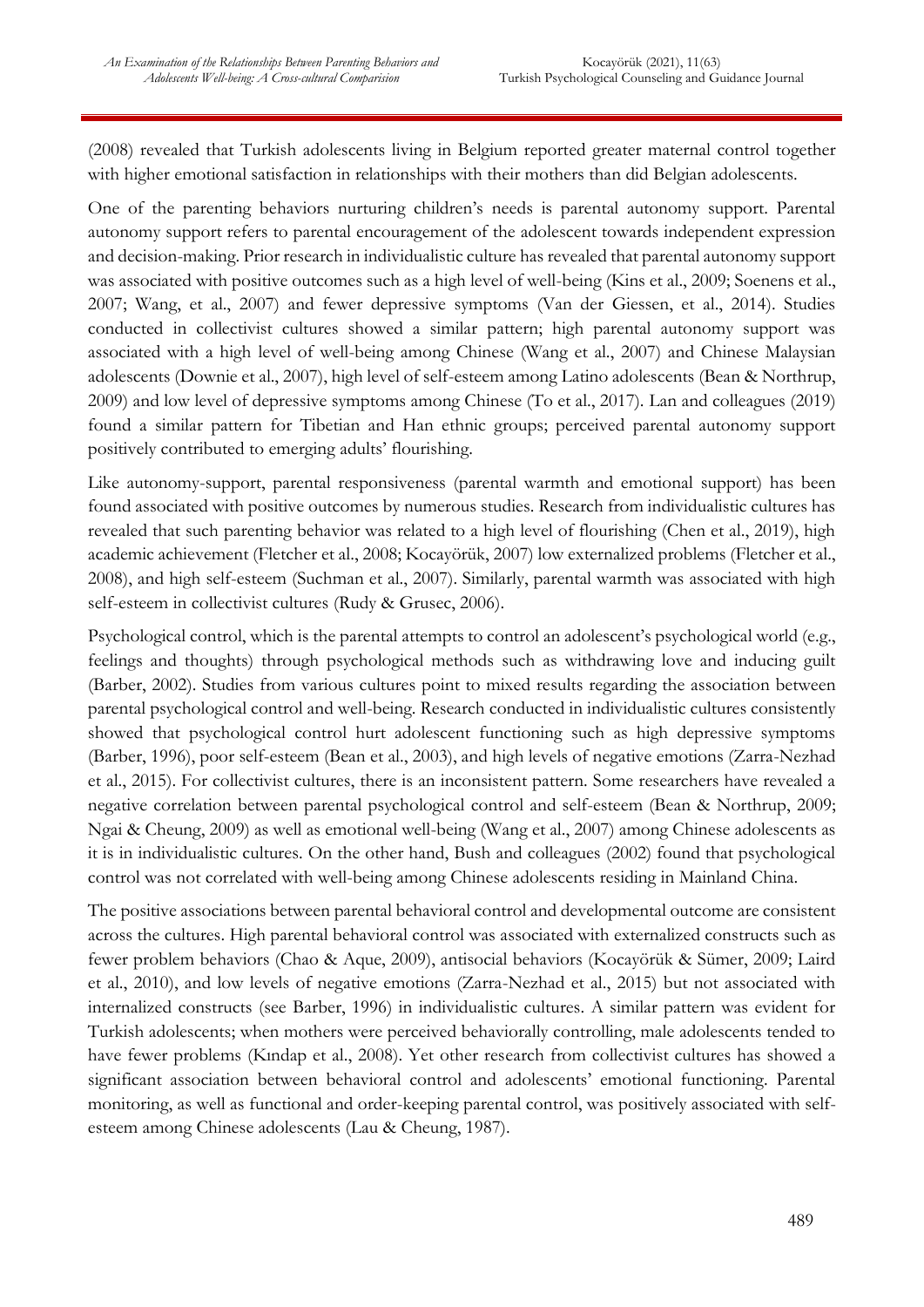# **The Current Study**

In the current study, we examined the differences in the associations between parenting behaviors and developmental outcomes in France and Turkey which two countries showed different cultural characteristics. France has been identified as one of the individualist countries with a score of 71 on individualism whereas Turkish culture has been found to have both individualistic with a score of 37 (Hofstede, 2001) and collectivist orientations (Ayçiçeği-Dinn & Caldwell-Harris, 2011; Oyserman et al., 2002). In Turkish culture, parents support their children to be economically autonomous by encouraging them to have better education and specialize at work (Kağıtçıbaşı, 1996). Moreover, Turkish parents display control over their children to maintain closeness in the family (Sunar, 2002).

Given the fact that there are cultural variations in some of the associations of parenting behaviors to offspring's developmental outcomes between individualistic and collectivist cultures, there might be some differences in such associations across France and Turkey. The current study aimed to examine whether (1) parenting behaviors predicted adolescents' (a) Positive Affect, (b) Negative Affect, (c) Psychological Flourishing, and (2) there was a difference in the associations between parenting behaviors and adolescents' developmental outcomes across the countries.

Our research questions are listed below.

1. Do parenting behaviors (maternal/paternal responsiveness, maternal/paternal behavioral control, maternal/paternal psychological control, and maternal/paternal autonomy support) predict adolescents' Positive Affect?

2. Do parenting behaviors (maternal/paternal responsiveness, maternal/paternal behavioral control, maternal/paternal psychological control, and maternal/paternal autonomy support) predict adolescents' Negative Affect?

3. Do parenting behaviors (maternal/paternal responsiveness, maternal/paternal behavioral control, maternal/paternal psychological control, and maternal/paternal autonomy support) predict adolescents' Psychological Flourishing?

4. Is there any difference in the associations between parenting behaviors (maternal/paternal responsiveness, maternal/paternal behavioral control, maternal/paternal psychological control, and maternal/paternal autonomy support) and adolescents' Positive Affect across the countries?

5. Is there any difference in the associations between parenting behaviors (maternal/paternal responsiveness, maternal/paternal behavioral control, maternal/paternal psychological control, and maternal/paternal autonomy support) and adolescents' Negative Affect across the countries?

6. Is there any difference in the associations between parenting behaviors (maternal/paternal responsiveness, maternal/paternal behavioral control, maternal/paternal psychological control, and maternal/paternal autonomy support) and adolescents' Psychological Flourishing across the countries?

#### **METHOD**

## **Participants and Procedure**

Data were collected from two countries: France and Turkey. A total of 607 undergraduate university students was recruited with a mean age of 20.85 ± 3.18 years: 283 French and 324 Turkish. The French sample was composed of 283 undergraduate native French speaker students (226 female and 57 male)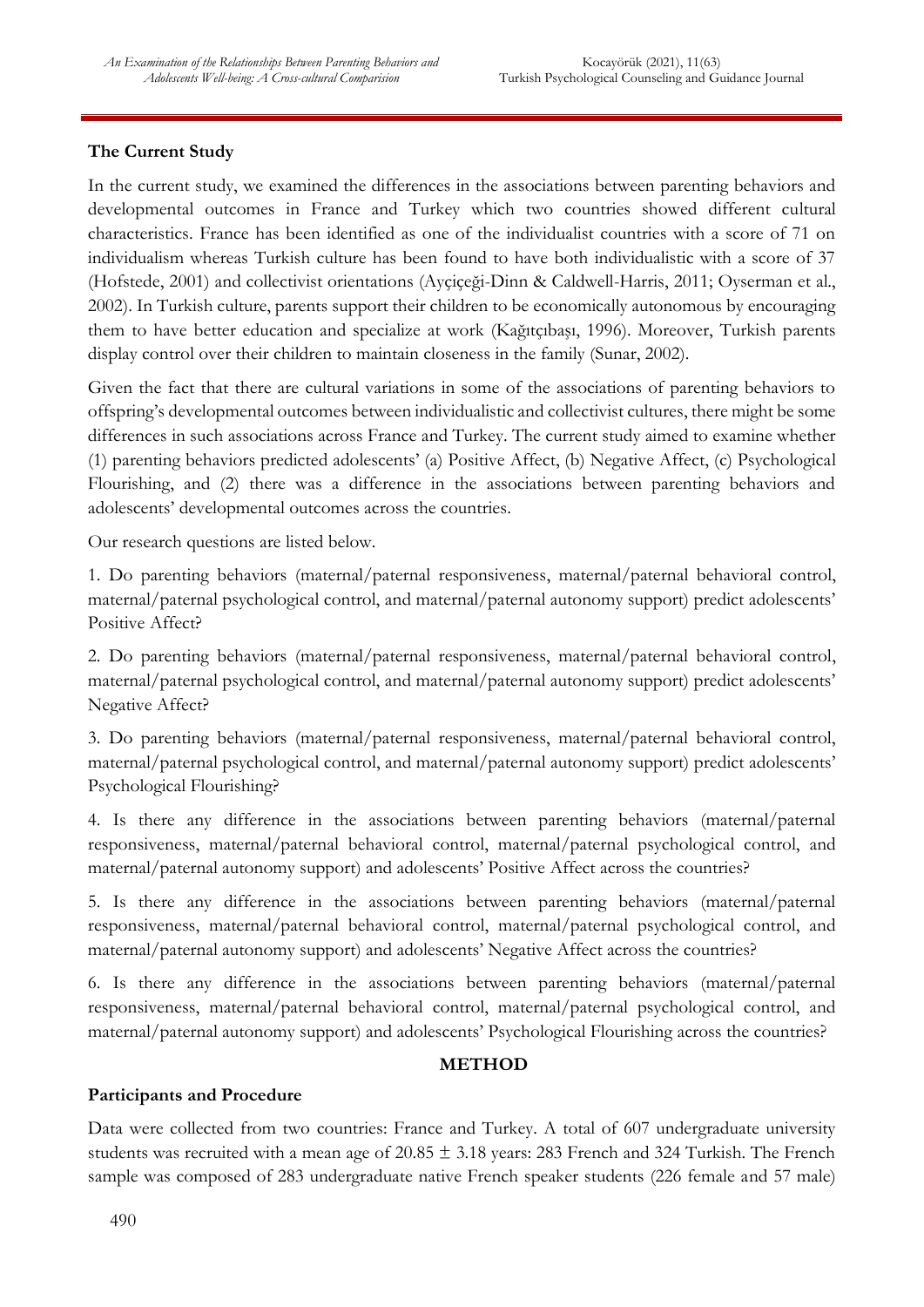regularly studying in the Psychology Department of Université de Lille 3 (France) (Mage= 21.14 years, SD= 3.95, age range= 16-25 years). One French student was only 16 years old. Turkish sample was composed of 324 undergraduate native Turkish speaker students (218 female and 106 male) regularly studying in Department of Psychological Counseling, Çanakkale Onsekiz Mart University (Turkey) (Mage= 20.96 years, SD= 3.15, age-range = 17-25 years). Both universities were medium-sized public universities located in medium-sized cities.

After getting permission from the university ethics committees, the researchers administrated instruments in a single class session. The participants were provided information about the purpose of the study and the procedure to be followed. Moreover, the researchers explained that participants' confidentiality would be kept and there was no obligation to participate in the study. The participants were asked to complete the instruments anonymously before returning them to the project assistants. Completion time ranged between 20 and 30 minutes. No financial compensation was provided. All participants have been debriefed and thanked for their participation.

## **Instruments**

The data were administrated by the means of the self-report questionnaires in the sample of university students. It was designed to assess participants' descriptive data (age, gender, educational level), perceived parenting behaviors, and well-being using two indicators: (1) Positive and Negative Affect, (2) Psychological Flourishing.

**Perceived Parenting Behaviors.** The Leuven Adolescent Perceived Parenting Scale (LAPPS; Soenens et al., 2004) was translated into French by Delhaye et al. (2012) and Turkish by Sevim (2014). The LAPPS evaluates the perceived parental behaviors and is consisted of 28-items with four sub-dimensions: Behavioral control (7-items, e.g., "My mother/father is very strict with me"), Psychological Control (7 items, e.g., "My mother/father will avoid looking at me when I have disappointed her/him"), Autonomy (7-items, e.g., "My mother/father helps me to choose my own direction"), and Responsiveness (7-items, e.g., "My mother/father makes me feel better after talking over my worries with her/him"). Students were asked to respond to each statement for their mothers and fathers separately based on a five-point Likert scale, ranging from "Completely disagree" to "Completely agree". Responses were averaged using continuous scores on each parenting behavior. These scores could range from 1 to 5. High scores for each sub-scale indicate a high level (range from 1to 5 for each sub-scale). In the current study, the internal consistency of the scale was adequate (French sample, alpha for mother  $= 0.67$ , alpha for father  $= 0.73$ ; Turkish sample, alpha for mother  $= .71$ , alpha for father  $= .75$ ).

**Well-Being.** The Positive and Negative Affect Schedule (PANAS; Watson et al., 1988) was translated into French by Bouffard and Lapierre (1997) and Turkish by Gençöz (2000). The PANAS is a 20-item self-report scale that measures the positive affect (10 items, e.g., "happy") and negative affect (10 items, e.g., "nervous"). Students were asked to indicate their agreement with statements about themselves on a 5-point Likert scale ranging from 1 (very slightly or not at all), to 5 (extremely). High scores for each subscale indicate a high level of positive or negative affect (range from 10 to 50 for each sub-scale). In the current study, the internal consistency of the PANAS was satisfactory (French sample: alpha = .84; Turkish sample: alpha  $= .87$ ).

The Psychological Flourishing scale (PFS; Diener et al., 2010) was translated into French by Villieux et al. (2016) and Turkish by Akın and Fidan (2012). PFS is an 8-item self-report and unidimensional scale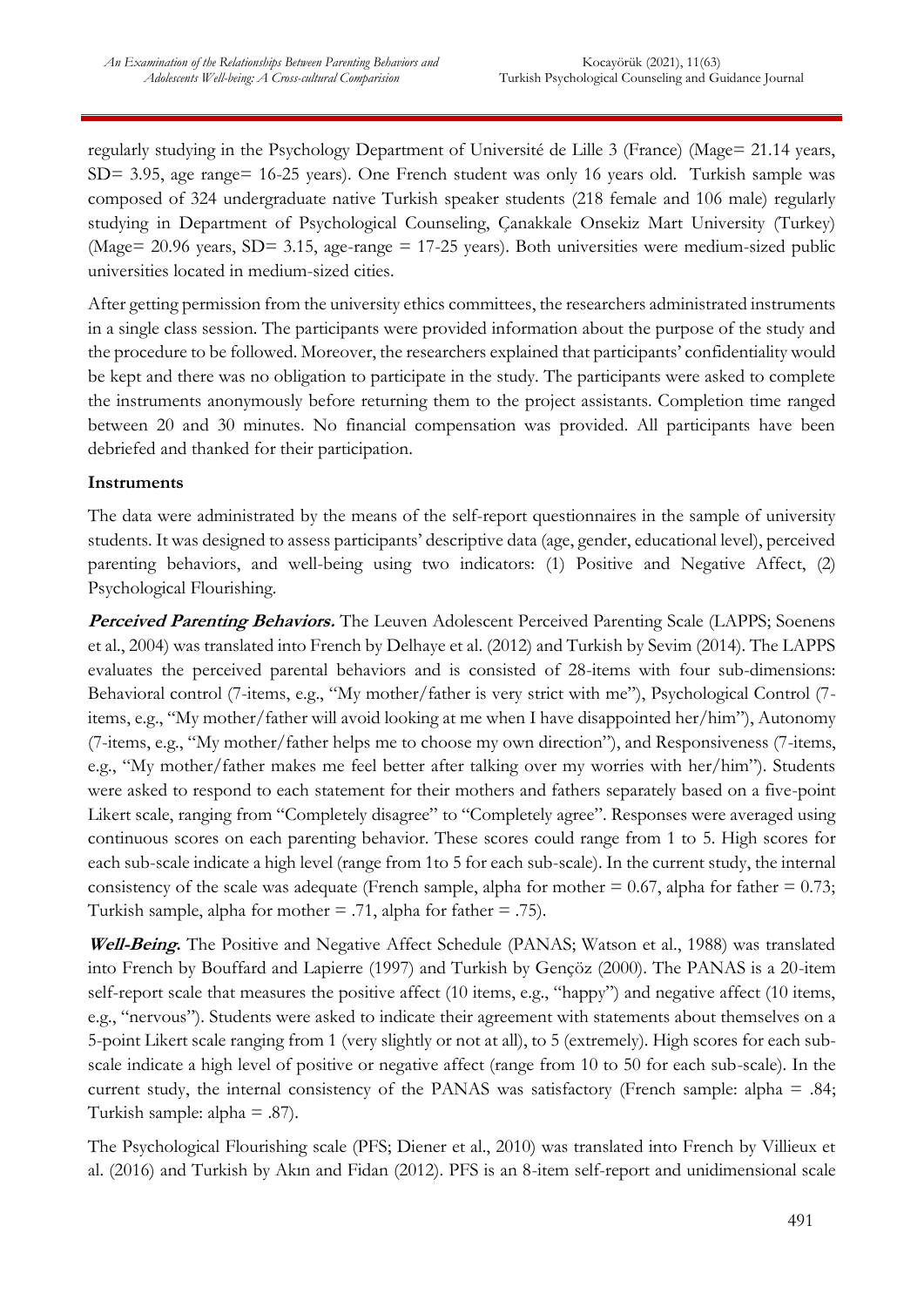that measures used individuals' psychological flourishing (e.g. "People respect me"). Students were asked to indicate their agreement with statements about themselves on a 7-point Likert scale ranging from 1 (strongly disagree), to 7 (strongly agree). The scores of the items were averaged into an overall psychological flourishing score. A higher score indicates a high level of psychological flourishing (range from 8 to 56). In the current study, the internal consistency of the PFS was satisfactory (alpha  $= .83$  for the French sample; alpha  $= .85$  for the Turkish sample).

#### **Statistical Analyses**

Statistical analyses were conducted with Statistica 7 software in four steps. First, means, standard deviations, and correlations between all variables of the study were computed on the total sample comprising Turkish and French university students. Second, the coefficients of correlations between mothers and fathers for each behavior of the Leuven parenting scale (e.g., behavioral control, psychological control, responsiveness, and autonomy) were computed in the Turkish and French samples to examine if these correlations were similar in two groups. Third, in the total sample, the predictive power of parenting behaviors of the mother and father on late adolescents' affect, and psychological flourishing were evaluated. In the final step, the same predictive relationships were also tested with country variables to test if the parenting predictive power differed between these two countries.

#### **RESULTS**

#### **Preliminary Analyses**

Means, standard deviations, and correlations for all variables of the study were presented in Table 1. The positive affect was systematically related to the mother and father parenting behaviors, except psychological control.

| Table 1. Descriptive Statistics and Correlations for all Variables in Total Sample |      |                 |          |                |          |           |          |                |           |               |     |          |
|------------------------------------------------------------------------------------|------|-----------------|----------|----------------|----------|-----------|----------|----------------|-----------|---------------|-----|----------|
|                                                                                    | Mean | SD <sub>1</sub> |          | 2.             | 3.       | 4.        | 5.       | 6.             |           | 8.            | 9.  | 10.      |
| 1. Maternal BC                                                                     | 2.42 | 0.85            |          |                |          |           |          |                |           |               |     |          |
| 2. Maternal PC                                                                     | 2.74 | 1.09            | $.16***$ |                |          |           |          |                |           |               |     |          |
| 3. Maternal R                                                                      | 4.16 | 0.84            |          | $-15** - 45**$ |          |           |          |                |           |               |     |          |
| 4. Maternal A                                                                      | 3.84 | 0.66            |          | $-36** -19**$  | $52**$   |           |          |                |           |               |     |          |
| 5. Paternal BC                                                                     | 2.49 | 0.89            | $.44**$  | .05            | $-.03$   | $-.15***$ |          |                |           |               |     |          |
| 6. Paternal PC                                                                     | 2.69 | 1.07            | $-.06$   | $.56***$       | $-.25**$ | $-.08*$   | $10**$   |                |           |               |     |          |
| 7. Paternal R                                                                      | 3.51 | 1.07            | 0.02     | $-.22**$       | $.29**$  | $.17**$   |          | $-19** - 34**$ |           |               |     |          |
| 8. Paternal A                                                                      | 3.61 | 0.75            | $-.06$   | $-14**$        | $.3$ **  | $.38**$   | $-.37**$ | $-2$ **        | $.46**$   |               |     |          |
| 9. PANAS $+$                                                                       | 3.25 | 1.02            | $-1.3**$ | $-.01$         | $.11***$ | $.15***$  | $-12**$  | .01            | $.12**$   | $.14***$      |     |          |
| 10. PANAS -                                                                        | 2.14 | 1.00            | $-.08$   | $.41***$       | $-.27**$ | $-19**$   | $-.06$   | $.40**$        | $-.16***$ | $-16***$ 18** |     |          |
| 11. PF                                                                             | 5.88 | 0.77            | .06      | $-.18**$       | $.25**$  | $.20**$   | .07      | $-14**$        | $.15***$  | $.16***$      | .02 | $-.27**$ |

N = 607; \*p<.05; \*\*p<.01; BC=Behavioral Control, PC=Psychological Control, R=Responsiveness, A=Autonomy, PF=Psychological Flourishing.

As seen in Table 2, the correlations for each parenting behavior were computed for mother and father in the total sample and then separately in Turkish and French samples. The difference between the two coefficients of correlation was assessed with Fisher' r to z transformations whether the mother' and father's parenting behaviors varied between Turkish and French samples (see Table 2). The findings revealed that there were significant differences in the correlations between parenting behaviors among Turkish and French samples. The coefficients of correlations between Turkish and French were similar for responsiveness ( $z=1.12$ ,  $p>0.05$ ) and autonomy ( $z=-0.13$ ,  $p>0.05$ ), but significant differences appeared for behavioral control ( $z=2.25$ ,  $p<0.05$ ) and psychological control ( $z=4.86$ ,  $p<0.01$ ). These results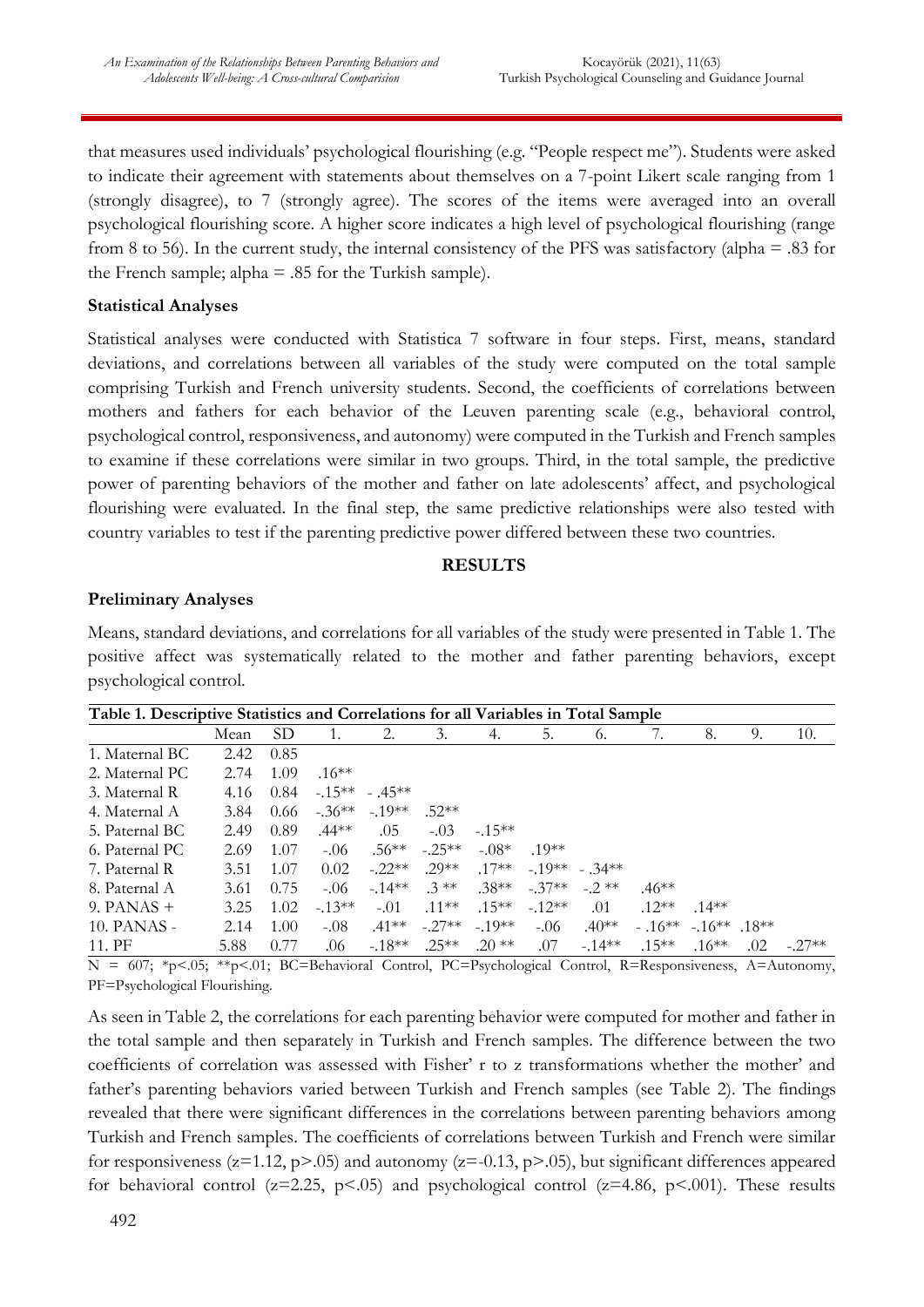| Table 2. Comparisons of the Coefficients of Correlation between French and Turkish samples |         |         |                |      |  |  |  |
|--------------------------------------------------------------------------------------------|---------|---------|----------------|------|--|--|--|
| Parenting Behaviors                                                                        | Turkish | France  | Difference (z) |      |  |  |  |
| <b>Behavioral Control</b><br>Mother-Father                                                 | $.51**$ | $.36**$ | 2.25           | .024 |  |  |  |
| Psychological Control<br>Mother-Father                                                     | $69**$  | $.42**$ | 4.86           | .000 |  |  |  |
| Responsiveness<br>Mother-Father                                                            | $.33**$ | $.25**$ | 1.12           | .263 |  |  |  |
| Autonomy<br>Mother-Father                                                                  | $.38**$ | $.39**$ | $-0.13$        | .897 |  |  |  |

indicated cross-cultural differences in relationships of parenting behaviors and adolescents' outcomes. It seems necessary to explore more deeply those relationships.

N Turkish= 324; N French= 283, \*\*p<.01 (2 tailed).

#### **The Relationships between Maternal and Paternal Parenting Behaviors and Adolescents' Outcomes**

To examine the relationships between parenting behaviors and adolescent outcomes among two samples, twelve regression analyses were run. The analyses revealed that maternal and paternal parenting behaviors have predicted significantly positive and negative affect and psychological flourishing of adolescents (see Table 3).

|                        | Panas_positive | Panas_negative | Psychological Flourish |
|------------------------|----------------|----------------|------------------------|
|                        | β              | β              | β                      |
| Mother                 |                |                |                        |
| Beh.Control            | $-13***$       | $-.08$         | .07                    |
| Beh.ControlXCountry    | $-.02$         | $.14***$       | $-.09*$                |
| Psyc.Control           | $-.01$         | $.41***$       | $-18***$               |
| Psyc.ControlXCountry   | $-.01$         | $-.23***$      | $.15***$               |
| Responsiveness         | $.11***$       | $-.27***$      | $.25***$               |
| ResponsivenessXCountry | $-.03$         | $.22***$       | $-.05$                 |
| Autonomy               | $.15***$       | $-19$ ***      | $.20***$               |
| AutonomyXCountry       | $-.02$         | $.09*$         | $-.01$                 |
| Father                 |                |                |                        |
| Beh.Control            | $-.12**$       | $-.06$         | .07                    |
| Beh.ControlXCountry    | .08            | $.12**$        | $-0.06$                |
| Psyc.Control           | .01            | $.41***$       | $-.14***$              |
| Psyc.ControlXCountry   | .00            | $-.23***$      | $.15***$               |
| Responsiveness         | $.12**$        | $-16$ ***      | $.15***$               |
| ResponsivenessXCountry | $-.01$         | .05            | $-.05$                 |
| Autonomy               | $.14***$       | $-.16***$      | $.16***$               |
| AutonomyXCountry       | $-.10*$        | $.11***$       | .02                    |

**Table 3. Summary of Regression Analyses between Parentings Behaviors and Dependent Variables of Study (PANAS Positive, PANAS Negative, and Psychological Flourishing) in Total Sample**

 $N= 607, *p< .05; **p<.01; ***p<.001.$ 

As seen in Table 3, considering the maternal parenting behaviors, behavioral control negatively predicted Positive Affect (β=-.13, p<.001) whereas both responsiveness and autonomy positively predicted Positive Affect ( $\beta$ =.11, p<.01 for responsiveness;  $\beta$ =.15, p<.001 for autonomy). There was a similar pattern of paternal parenting behaviors. Paternal behavioral control negatively predicted Positive Affect  $(\beta = -12, p < 0.002)$  whereas both responsiveness and autonomy positively predicted Positive Affect ( $\beta = 12$ , p<.01 for responsiveness;  $\beta$ =.14, p<.001 for autonomy).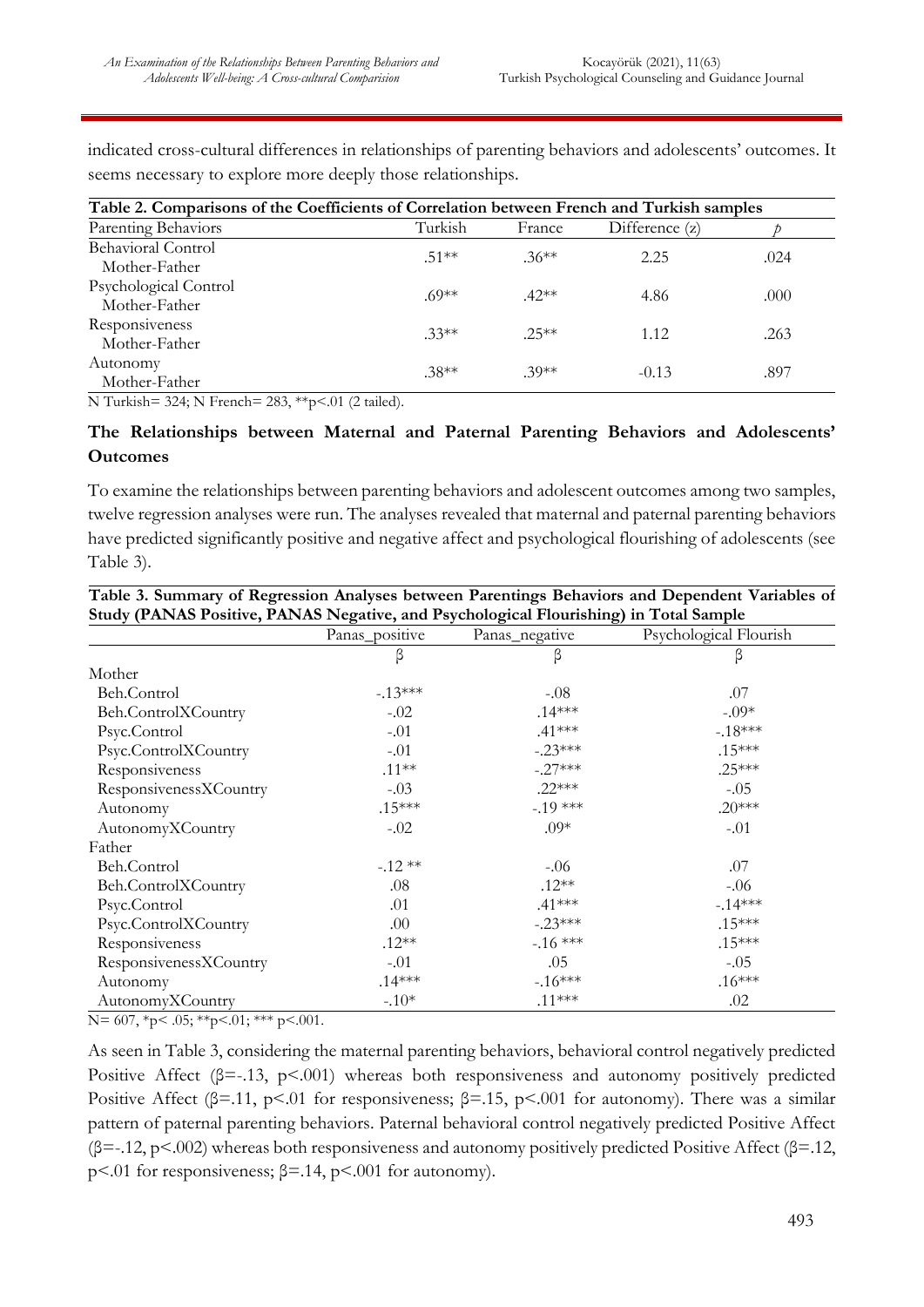Moreover, Table 3 shows that maternal psychological control positively predicted Negative Affect (β= .41, p<.001) whereas both responsiveness and autonomy positively negatively predicted Negative Affect ( $\beta$ =-.27, p<.001 for responsiveness;  $\beta$ =-.19, p<.001 for autonomy). Similarly, paternal psychological control positively predicted Negative Affect ( $\beta$ = 41, p<.001) whereas both responsiveness and autonomy negatively predicted Negative Affect (β=-.16, p<.001 for responsiveness; β=-.16, p<.001 for autonomy).

In addition to findings of parenting and PANAS, Table 3 also shows that maternal psychological control negatively predicted Psychological Flourishing (β=-.18, p< .001) while both responsiveness and autonomy positively predicted Psychological Flourishing (β=.25, p<.001 for responsiveness; β=.20, p<.001 for autonomy). As seen in Table 3, for paternal parenting behaviors, psychological control negatively predicted Psychological Flourishing  $(\beta = -14, p < 001)$  while both responsiveness and autonomy positively Psychological Flourishing (β=.15, p<.001 responsiveness; β=.16, p<.001 for autonomy).

In summary, psychological control was predictive of high negative affect and low psychological flourishing whereas both parental responsiveness and autonomy were predictive of high positive affect and high psychological flourishing. Interestingly, parental behavioral control was predictive of low positive affect.

## **Country Differences in the Relationships of Parenting Behaviors to Adolescents Outcomes**

The results of regression analysis indicated that there were cultural differences in the relationships between some parenting behaviors and adolescent outcomes (see Table 3). Therefore, it seems necessary to explore more deeply the parenting behaviors between the two samples. As seen in Table 4, post-hoc analyses revealed significant differences between parenting behaviors and well-being comparing the two samples.

| $rac{1}{2}$           |          |          |             |          |           |             |
|-----------------------|----------|----------|-------------|----------|-----------|-------------|
|                       |          | France   |             |          | Turkey    |             |
|                       | Positive | Negative | Psycho      | Positive | Negative  | Psycho      |
|                       | Affect   | Affect   | Flourishing | Affect   | Affect    | Flourishing |
|                       |          |          |             |          |           |             |
| Mother                |          |          |             |          |           |             |
| Behavioral control    |          | .06      | $-.03$      |          | $-.20***$ | $.15***$    |
| Psychological control |          | $.18***$ | $-.03$      |          | $.60***$  | $-.31***$   |
| Responsiveness        |          | $-.05$   |             |          | $-.47***$ |             |
| Autonomy              |          | $-.11$   |             |          | $-.25***$ |             |
| Father                |          |          |             |          |           |             |
| Behavioral control    |          | .07      |             |          | $-16**$   |             |
| Psychological control |          | $.18***$ | .02         |          | $.60***$  | $-.27***$   |
| Responsiveness        |          |          |             |          |           |             |
| Autonomy              | .05      | $-.05$   |             | $.22***$ | $-.25***$ |             |

**Table 4. Summary of Regression Analyses between Parenting Behaviors and Dependent Variables of Study (PANAS positive, PANAS negative, and Psychological Flourishing) in French and Turkish samples**

Note: The significant values in Table 3 are reported in Table 4.

N= 607 (N Turkish= 324; N French= 283), \*p< .05; \*\*p<.01; \*\*\* p<.001.

The interaction term of the regression analysis for Negative Affect, reported in Table 3, showed that there was a difference due to country in the relationships between Negative and maternal behavioral control (β=.14, p<.001). Recall that maternal behavioral control was not associated with Negative Affect. However, posthoc analyses revealed that maternal behavioral control negatively predicted Negative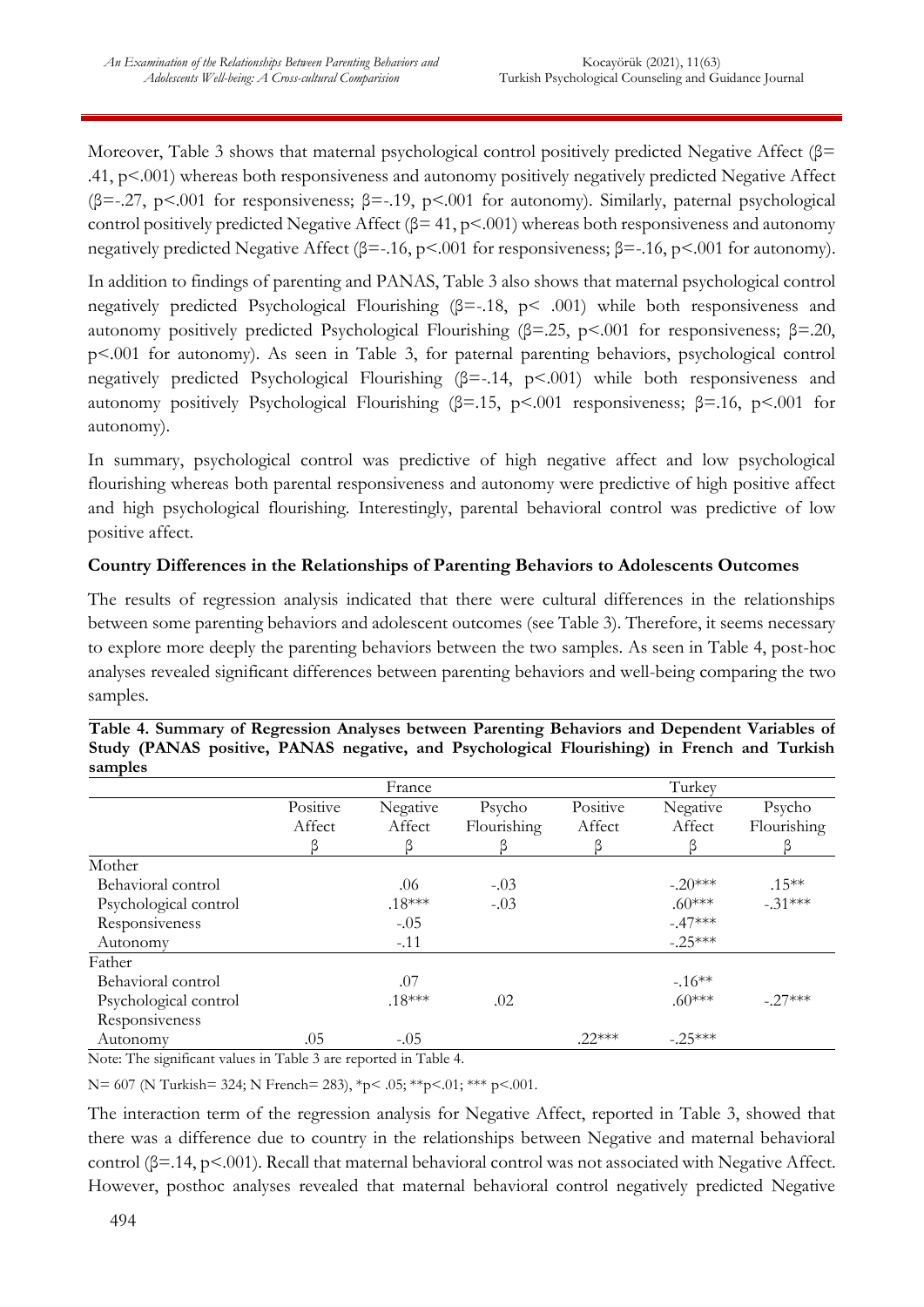Affect in the Turkish sample ( $\beta$ =-.20, p<.001) whereas there was no significant association between maternal behavioral control and Negative Affect in the French sample (see Table 4). Moreover, the relationships between Negative and other maternal parenting behaviors also varied across the countries: psychological control ( $\beta$ =-.23, p<.001), responsiveness ( $\beta$ =-.22, p<.001), and autonomy support ( $\beta$ =.09, p<.05). Post-hoc analyses revealed that maternal responsiveness (β=-.47, p<.001) and autonomy support  $(\beta = -0.25, p < 0.001)$  significantly predicted Negative Affect in the Turkish sample whereas such maternal behaviors were not related to Negative Affect in the French sample. As seen in Table 4, maternal psychological control was positively associated with Negative Affect in both countries although the association between maternal psychological control and Negative Affect in the Turkish sample (β=.60, p<.001) was larger than the maternal psychological control in the French sample (β=.18, p<.001).

Most of the findings regarding maternal behaviors and adolescent well-being in the current samples were consistent with paternal behaviors and adolescents' well-being findings. There was a difference due to country in the relationships between Negative Affect and paternal behavioral control ( $\beta$  =.12, p<.001). Moreover, the relationships between Negative Affect and other two paternal parenting behaviors also differed across the countries: psychological control ( $\beta$ =-23, p<.001), and autonomy support ( $\beta$ =.11, p<.001). Post-hoc analyses revealed that paternal autonomy support (β=-.25, p<.001) significantly predicted Negative Affect in the Turkish sample, whereas such maternal behaviors were not related to Negative Affect in the French sample (see Table 4). As seen in Table 4, paternal psychological control was positively associated with PANAS Negative in both countries; although the correlation coefficient of paternal psychological control in the Turkish sample (β=.60, p<.001) was larger than the correlation coefficient of paternal psychological control in the French sample  $(\beta = 18, p < 0.001)$ .

Similarly, the interaction term of the regression analysis for Psychological Flourishing reported in Table 3, showed that there was a difference due to country in the relationships between Psychological Flourishing and maternal behavioral control ( $\beta$ =-.09, p<.05), on the other hand, paternal behavioral control was not associated with Psychological Flourishing. However, posthoc analyses revealed that maternal behavioral control negatively predicted Psychological Flourishing in the Turkish sample (β=.15, p<.001) whereas there was no significant association between maternal behavioral control and Psychological Flourishing in the French sample (see Table 4). Moreover, the relationship between Psychological Flourishing and maternal psychological control also differed across the countries (β=.15, p<.001). Post-hoc analyses revealed that maternal psychological control significantly predicted Psychological Flourishing in the Turkish sample  $(\beta = .31, p < .001)$  whereas such maternal behaviors were not related to Negative Affect in the French sample (see Table 4). In addition to this, for paternal parenting, there was a country difference in the relationships between psychological parenting and Psychological Flourishing (β=.15, p<.001). Post-hoc analyses revealed that paternal psychological control significantly predicted Psychological Flourishing in the Turkish sample (β=-.27, p<.001) whereas such maternal behaviors were not related to Negative Affect in the French sample (see Table 4).

In summary, both maternal and paternal psychological parenting was associated with high negative affect in the two countries, although the correlation coefficients were different. First, that both maternal and paternal psychological controlling in the Turkish and French groups was associated with high negativeaffect. And this association is higher in the Turkish group than the French group. Moreover, psychological control was associated with a decrease in psychological flourishing only in the Turkish group. In addition, maternal and paternal behavioral control was associated with lower negative-affect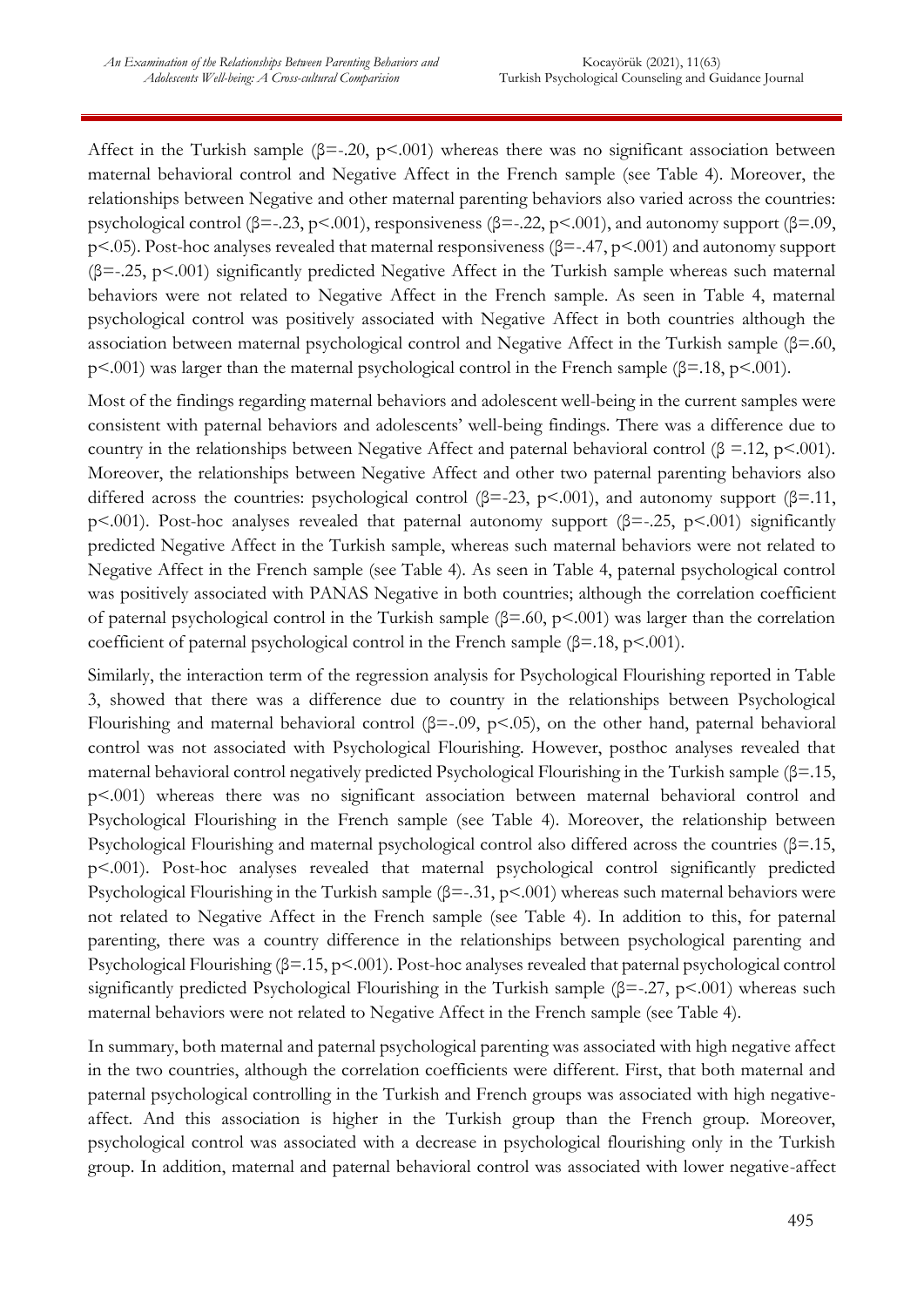while the Turkish maternal behavioral control was associated with and higher psychological-flourishing in the Turkish group than the French group. Furthermore, both maternal and paternal responsiveness, as well as autonomy support, were associated with lower negative affect and paternal autonomy support was associated with high positive affect in the Turkish sample only.

## **DISCUSSION**

The current study aimed to examine the associations between parental behaviors and adolescents' wellbeing in two countries, France and Turkey. The findings showed that parenting behaviors were associated with developmental outcomes; furthermore, they showed that the associations between parenting and developmental outcomes were moderated by country. Mostly both maternal and paternal parenting behaviors were significantly associated with adolescents' well-being in the Turkish sample.

## **Relationships between Parenting Behaviors and Adolescents' Outcomes**

We examined whether parental behaviors were related to adolescents' developmental outcomes, including Positive Affect, Negative Affect, and Psychological Flourishing because previous research had suggested that parental behavioral and psychological control, and responsiveness and autonomy support can have an impact on psychological well-being (e.g. Bean et al., 2003; Ngai & Cheung, 2009; Wang et al., 2007). The current study revealed mixed results regarding the association of behavioral control with adolescent outcomes. Low behavioral control was associated with high Negative Affect and low Psychological Flourishing in the Turkish sample. This finding is consistent with previous studies suggesting parental behaviors related to internalized constructs such as self-esteem in non-Western cultures (Bush et al., 2002; Chao & Aque, 2009; Lau & Cheung, 1987). On the other hand, interestingly, both maternal and paternal behavioral control, parenting was negatively associated with the positive affect of adolescents in both countries; recall that behavioral control is often related to externalized constructs such as delinquency and substance abuse but not internalized construct (e.g. self-esteem) in Western cultures (see Barber, 1996; Bean et al., 2003). Why behavioral control is associated with low positive affect in France and Turkey needs further explanation. Wang et al. (2007) suggest that the distinction between psychological and behavioral control might not be always clear. Parents might apply guilt induction to control offspring's behaviors; thus, behavioral control might have a role in the offspring's emotional development as well.

The findings of the current study suggest that psychological control is the highest predictive power of parenting in both cultures. It emerges as a universal phenomenon that both the mother and the father's psychological control is related to negative emotions. This finding is consistent with previous research showing the link between psychological control and the inability to develop a sense of competence (Barber, 1996), lack of confidence, or internalizing problems in children (Grolnick & Rfatery-Helmer, 2013), and high depressive symptoms (Barber, 1996). During adolescence, offspring puts more weight on how they are treated or controlled. Parents may not always meet the needs of their offspring (support and responsiveness); they might try to shape adolescents' psychological and emotional development. During this period, perceived parental control is likely to have an important place in adolescence' wellbeing (Sönmez, 2011).

Consistent with previous research from various cultures (Bean & Northrup, 2009; Kins et al., 2009; Soenens et al., 2007; Van der Giesen et al., 2014, Zarra-Nezhad et al., 2015), it was revealed that both parental autonomy support and responsiveness were associated with high positive affect and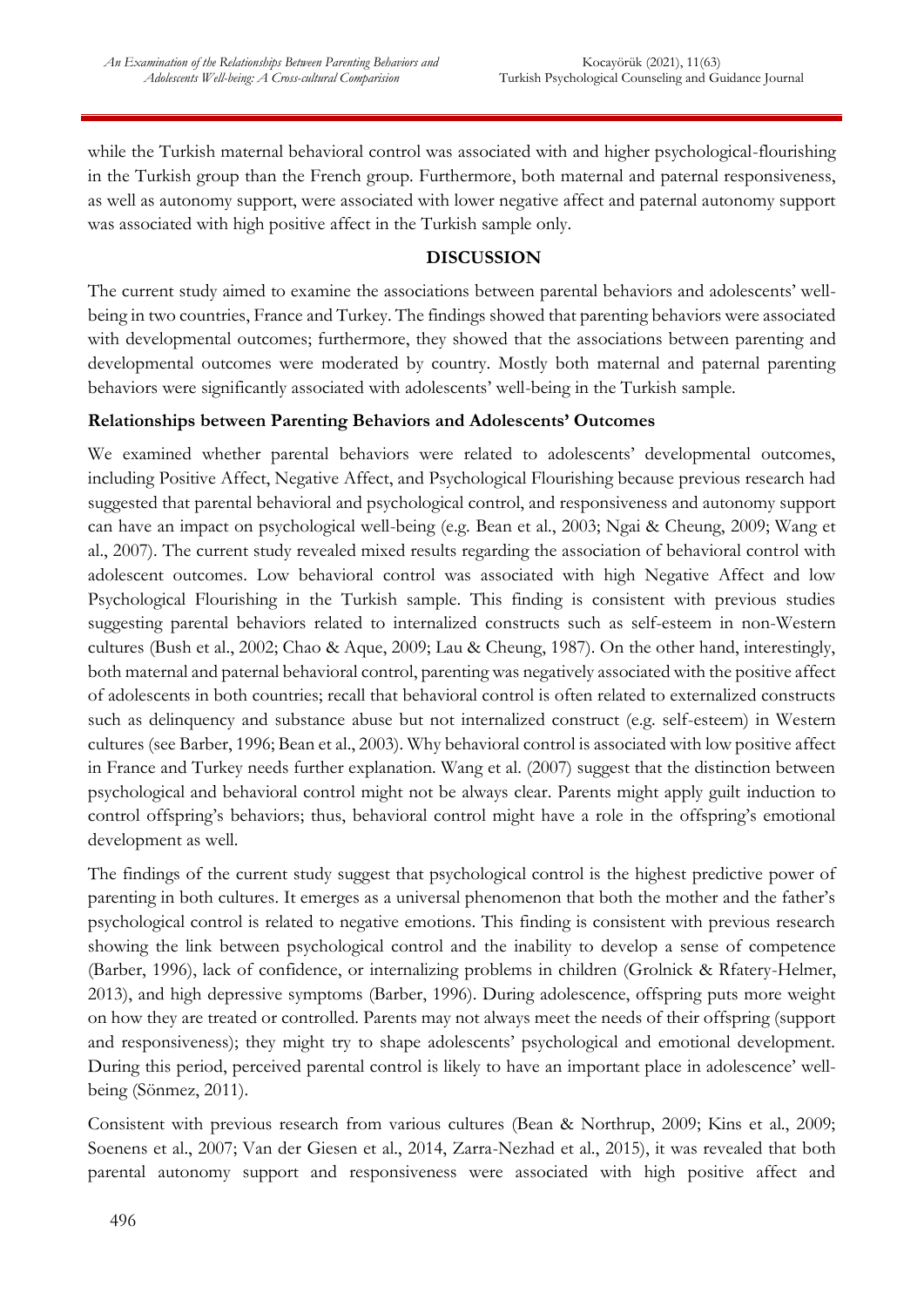psychological flourishing and lower negative affect in the current. The finding of the study lends support to the notion that the need for autonomous behavior is universal (Chirkov et al., 2003). The need for autonomous behavior is dominated by late adolescence and inevitably influenced by relationships with parents. During this period, many late adolescents are likely to leave their homes to study for a bachelor's degree. Although most Turkish late adolescents are not economically autonomous, they live in separate residential settings and are more likely to make autonomous decisions. The support for late adolescents from their parents and the restructuring of their relations with the positive contribution or hindrance is foregrounded. Thus, parental autonomy support and responsiveness in this period, contribute to late adolescents' well-being.

# **Cultural Moderation**

Another remarkable finding emerging from our analyses is the moderating role of the country in the associations between parental behaviors and developmental outcomes. The majority of the associations are significant in the Turkish sample only. However, this finding should be evaluated carefully. Given that the directions of associations between parenting behaviors and developmental outcomes in the current study are consistent with findings of other studies from various cultures, our findings suggest that the link between parenting and the developmental outcome is universal but the salience of a given fundamental developmental process may vary across cultures. Why these associations are significant in the Turkish sample only might be related to the parent-child relationships at certain ages. One possible explanation is that the participants were college-aged adolescents in the current study, and it may be that Turkish parents have more interaction with their college-aged adolescents specifically than their French counterparts.

The analyses of the study also showed that the patterns of associations of parenting to developmental outcomes are different for Turkish mothers and fathers. For example, paternal autonomy support, but not maternal autonomy support, is associated with positive emotions, whereas maternal responsiveness, but not paternal responsiveness, is associated with low negative affect. Such differences might derive from differential parenting behaviors between Turkish mothers and fathers. Fathers are more likely than mothers to support their children to autonomously make decisions about their future while mothers are more likely than fathers to involve childcare (Bespınar & Aybars, 2014). For these reasons, particularly paternal autonomy support and maternal responsiveness might have strong associations with adolescents' well-being.

## **General Implications of The Study**

An important implication of the current study's findings is that researchers should not overgeneralize conclusions from one group to another since we found that some associations between parenting behaviors and well-being depended on the country. Therefore, psychologists should be sensitive to other group differences within countries. Moreover, our study revealed differential parenting behaviors between Turkish mothers and fathers. For that reason, treating fathers and mothers as equivalent in terms of their behavior or influence might be misleading. Psychologists should focus on both paternal and maternal parenting to promote a child's wellbeing.

## **Limitations and Future Research**

Some limitations should be highlighted in the present study. One of the limitations is that the current study included adolescents' perceptions of parenting behaviors only. Adolescents' reports might not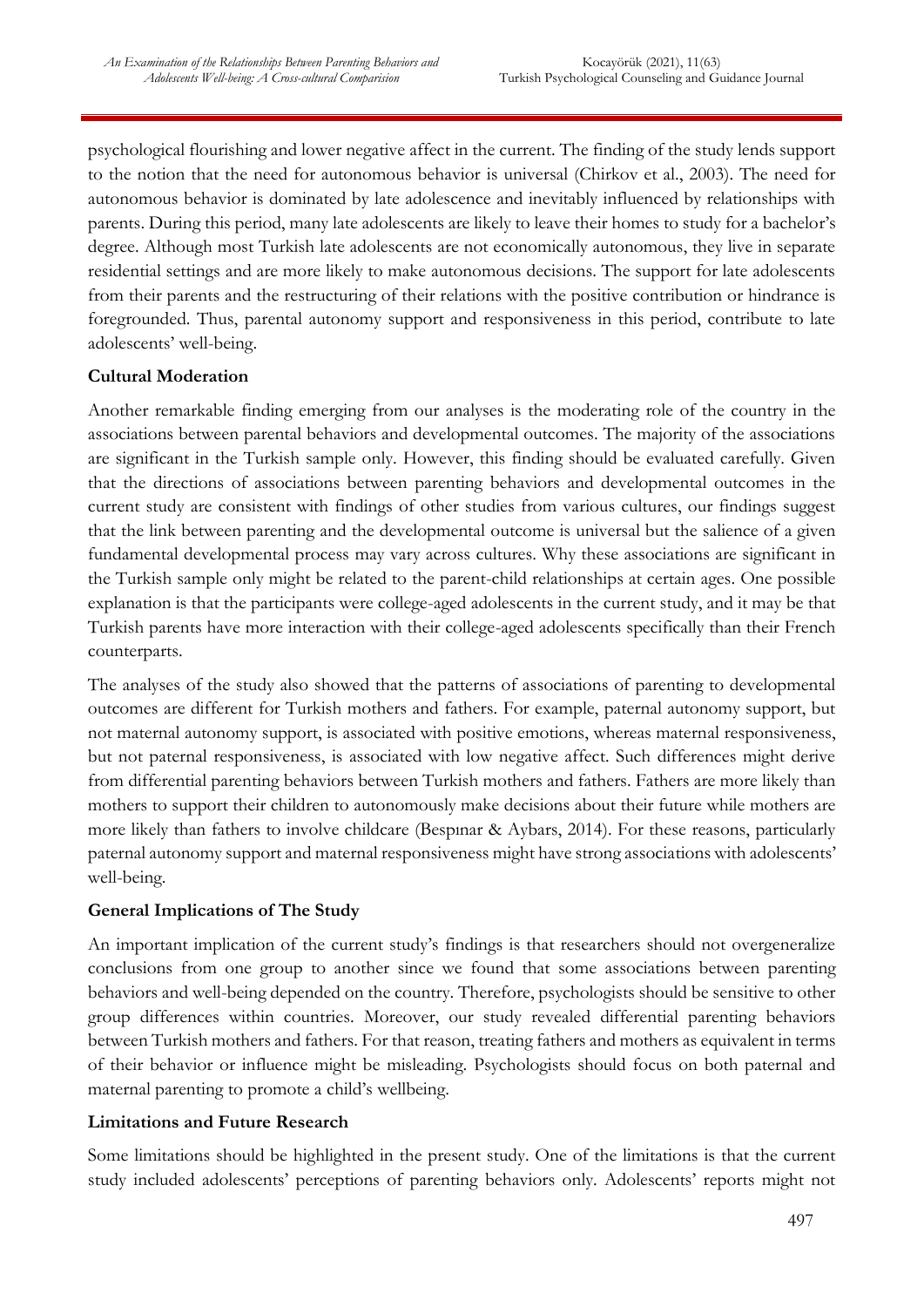reflect actual parental behaviors. Collecting information from both parents and adolescents would help to investigate the differential associations of developmental outcomes and parental behaviors. Second, there might be other factors associated with the link between parenting behaviors and adolescents' wellbeing such as gender, SES, and age (child vs. adolescent). For that reason, examining the role of such factors in the link between parenting behaviors and developmental outcomes would give much richer information about the complex influence of parenting behaviors.

Finally, the type of living area (rural vs. urban) can be also an important context for the psychological controlling of parents. For instance, Pomerantz and Wang (2009) argue that since people in the urban areas in China are more likely to expose to Western values than people in rural areas, parental psychological control might have a stronger negative influence in some areas. Thus, future studies should examine the associations of parenting behaviors to adolescent outcomes in different living areas to enlighten how globalization might play role in such associations.

In conclusion, the findings of the current study revealed that parenting behaviors were universally related to positive and negative emotions among adolescents from France and Turkey. However, for some associations between parenting behaviors and well-being depended on the country. The findings suggest that researchers should not generalize the findings from one country to another.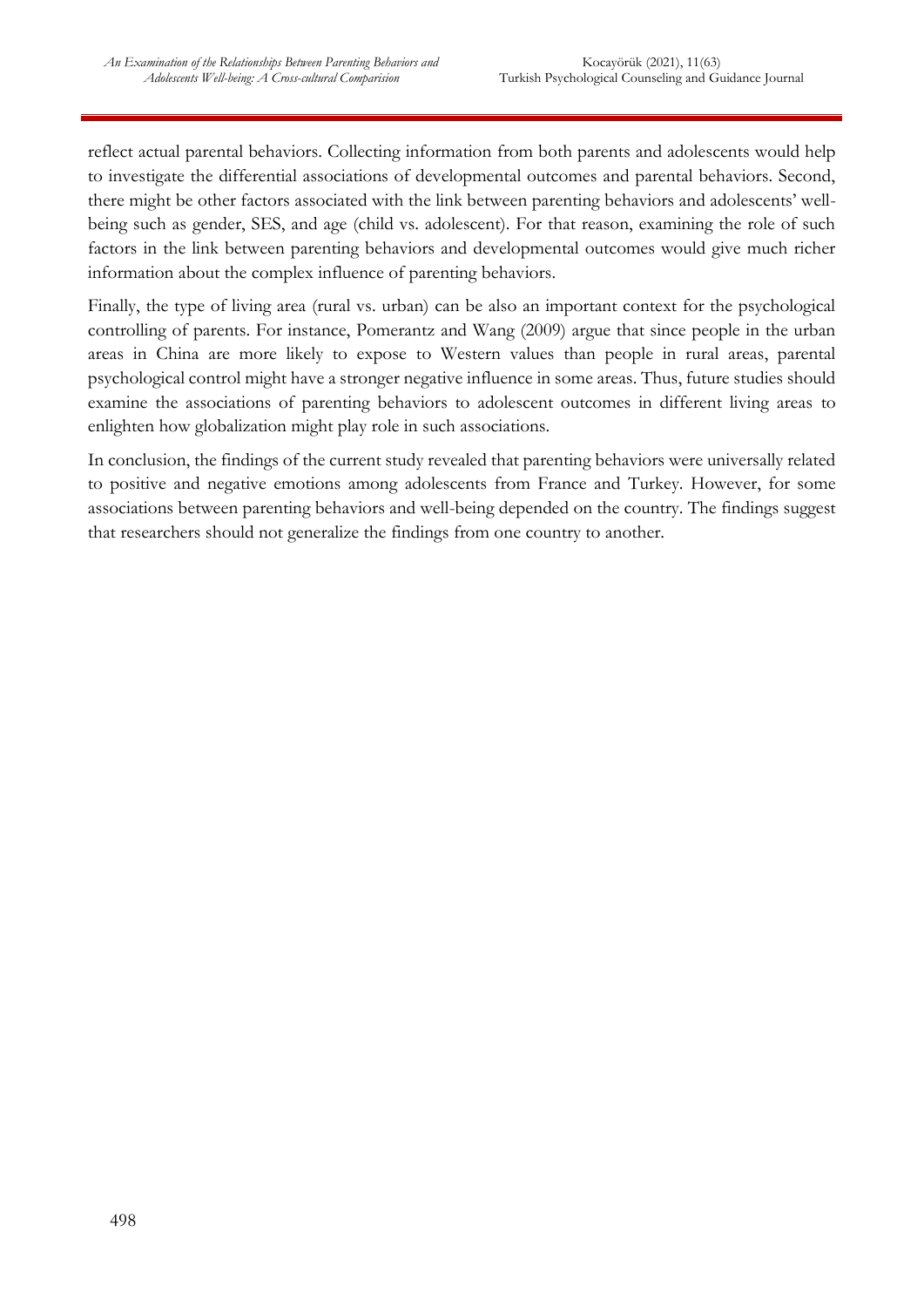#### **REFERENCES**

- Akın, A., & Fidan, M. (2012). The validity and reliability of the Turkish version of the Flourishing Scale. In 3rd International Conference on New Trends in Education and their Implications (ICONTE-2012), April (pp. 26-28).
- Ayçiçegi-Dinn, A., & Caldwell-Harris, C.L. (2011). Individualism–collectivism among Americans, Turks, and facilitating Turkish immigrants to the US. *International Journal of Intercultural Relations, 35*(1), 9-16. <https://doi.org/10.1016/j.ijintrel.2010.11.006>
- Barber, B.K. (1996). Parental psychological control: Revisiting a neglected construct. *Child Development, 67*(6), 3296- 3319. [https://doi.org/10.2307/1131780](https://psycnet.apa.org/doi/10.2307/1131780)
- Bean, R.A., Bush, K.R., McKenry, P.C., & Wilson, S.M. (2003). The impact of parental support, behavioral control, and psychological control on the academic achievement and self-esteem of African American and European American adolescents. *Journal of Adolescent Research, 18*(5), 523-541. [https://doi.org/10.1177/0743558403255070](https://doi.org/10.1177%2F0743558403255070)
- Bean, R.A., & Northrup, J.C. (2009). Parental psychological control, psychological autonomy, and acceptance as predictors of self-esteem in Latino adolescents. *Journal of Family Issues, 30*(11), 1486-1504. [https://doi.org/10.1177/0192513X09339149](https://psycnet.apa.org/doi/10.1177/0192513X09339149)
- Beşpınar, F.U. & Aybars, A.İ. (2013). Erken yaşlarda çocuk refahı ve kadın istihdamı politika belgesi [Early childhood welfare and women employment policy document]. Unicef Publications Retrieved from: http://www.sck.gov.tr/oecd/Erken%20Yas%CC%A7larda%20C%CC%A7ocuk%20Refah%C4%B1%20 ve%20Kad%C4%B1n%20%C4%B0stihdam%C4%B1%20Politika%20Belgesi.pdf.
- Bouffard, L., & Lapierre, S. (1997). La mesure du bonheur [The Measurement of Happiness]. *Revue Québécoise de Psychologie 18* (2), 271-310. https://doi.org/10.7202/1040067ar
- Bush, K.R., Peterson, G.W., Cobas, J.A., & Supple, A.J. (2002). Adolescents' perceptions of parental behaviors as predictors of adolescent self-esteem in Mainland China, *Sociological Inquiry*, *72*(4), 503– 526. [https://doi.org/10.1111/1475-682X.00031](https://psycnet.apa.org/doi/10.1111/1475-682X.00031)
- Chao, R.K. (1994). Beyond parental control and authoritarian parenting style: Understanding Chinese parenting through the cultural notion of training. *Child Development, 65*(4), 1111-1119. [https://doi.org/10.2307/1131308](https://psycnet.apa.org/doi/10.2307/1131308)
- Chao, R.K., & Aque, C. (2009). Interpretations of parental control by Asian immigrant and European American youth*. Journal of Family Psychology, 23*(3), 342-354. https://doi: 10.1037/a0015828.
- Chen, Y., Kubzansky, L. D., & VanderWeele, T. J. (2019). Parental warmth and flourishing in mid-life. *Social science & Medicine (1982)*, *220*, 65–72.<https://doi.org/10.1016/j.socscimed.2018.10.026>
- Chirkov, V., Ryan, R.M., Kim, Y., & Kaplan, U. (2003). Differentiating autonomy from individualism and independence: A Self-Determination Theory perspective on internalization of cultural orientations and wellbeing. *Journal of Personality and Social Psychology, 84*(1), 97-110. [https://doi.org/10.1037/0022-3514.84.1.97](https://psycnet.apa.org/doi/10.1037/0022-3514.84.1.97)
- Delhaye, M., Beyers, W., Klimstra, T., Linkowski, P., & Goossens, L. (2012). The Leuven Adolescent Perceived Parenting Scale (LAPPS): Reliability and validity with French-speaking adolescents in Belgium. *Psychologica Belgica, 52*(4). 289-305. [https://doi.org/10.5334/pb-52-4-289](https://psycnet.apa.org/doi/10.5334/pb-52-4-289)
- Diener, E., Wirtz, D., Tov, W., Kim-Prieto, C., Choi, D.W., Oishi, S., & Biswas-Diener, R. (2010). New well-being measures: Short scales to assess flourishing and positive and negative feelings. *Social Indicators Research, 97*(2), 143-156.<https://doi.org/10.1007/s11205-009-9493-y>
- Downie, M., Chua, S.N., Koestner, R. Barrios, M.-F., Rip, B., & M'Birkou, S. (2007). The relations of parental autonomy support to cultural internalization and well-being of immigrants and sojourners. *Cultural Diversity and Ethnic Minority Psychology,13*, 241–249. [https://doi.org/10.1037/1099-9809.13.3.241](https://psycnet.apa.org/doi/10.1037/1099-9809.13.3.241)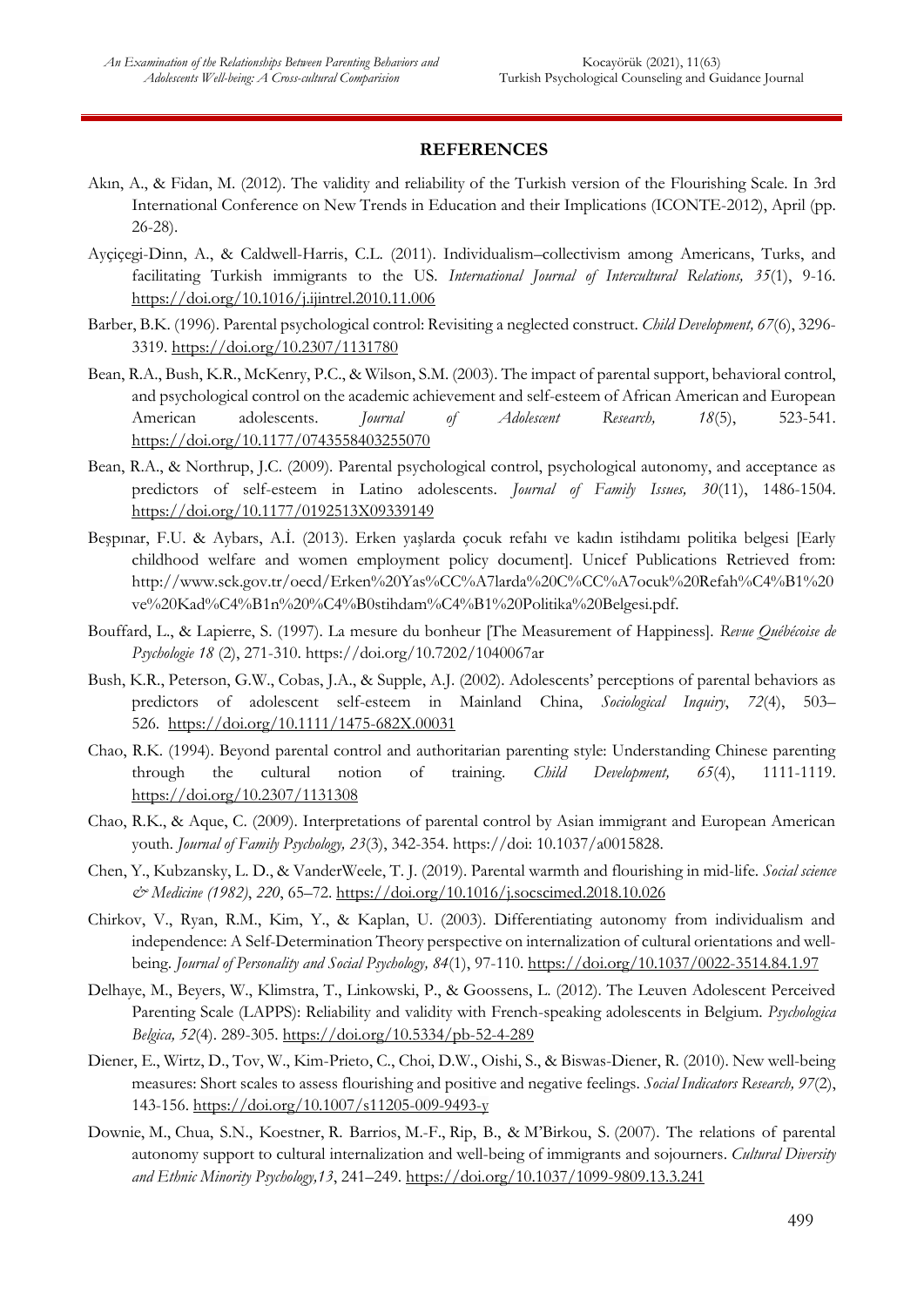- Fletcher, A.C., Walls, J.K., Cook, E.C., Madison, & K.J., Bridges, T.H. (2008). Parenting style as a moderator of associations between maternal disciplinary strategies and child well-being. *Journal of Family Issues*, *29,* 1724- 1744. [https://doi.org/10.1177/0192513X08322933](https://psycnet.apa.org/doi/10.1177/0192513X08322933)
- Fung, J. & Lau, A.S. (2012). Tough love or hostile domination? Psychological control and relational induction in cultural context. *Journal of Family Psychology, 26*(6), 966-975. https://doi.org[/10.1037/a0030457](https://doi.org/10.1037/a0030457)
- Gençöz, T. (2000). Positive and Negative Affect Schedule: A study of validity and reliability. *Türk Psikoloji Dergisi, 15*(46), 19-28.
- Gök, E., & Kocayörük, E. (2019). Temel psikolojik ihtiyaçlar, aile aidiyeti ve ebeveyn algısı değişkenlerinin öznel iyi oluş üzerindeki etkisi. *Aile Psikolojik Danışmanlığı Dergisi*, 2(2), 21-51.
- Grolnick, W. & Rfatery-Helmer, J. (2013). Facilitating autonomy in the family: Supporting intrinsic motivation and self-regulation. In B. Sokol, F. Grouzet, & U. Muller (Eds), *Self-regulation and autonomy: Social and developmental dimensions of human conduct* (pp. 141-164. Cambridge University Press. <https://doi.org/10.1017/CBO9781139152198.011>
- Güngör, D. (2008). The meaning of parental control in migrant, sending, and host communities: Adaptation or persistence? *Applied Psychology: An International Review, 57,* 397-416. [https://doi.org/10.1111/j.1464-](https://doi.org/10.1111/j.1464-0597.2007.00323.x) [0597.2007.00323.x](https://doi.org/10.1111/j.1464-0597.2007.00323.x)
- Helwig, C.C., To, S., Wang, Q., Liu, C., & Yang, S. (2014). Judgments and reasoning about parental discipline involving induction and psychological control in China and Canada. *Child Development, 85*(3), 1150- 1167. <https://doi.org/10.1111/cdev.12183>
- Hofstede, G. (2001). *Culture's consequences: Comparing values, behaviors, institutions, and organizations across nations, (2nd Ed.)* Sage. Doi: [10.1016/S0005-7967\(02\)00184-5](http://dx.doi.org/10.1016/S0005-7967(02)00184-5)
- Kağıtçıbaşı, Ç. (1996). *Family and human development across cultures: A view from the other side*. Lawrence Erlbaum.
- Kındap, Y., Sayıl, M., & Kumru, A. (2008). Anneden algılanan kontrolün niteliği ile ergenin psikososyal uyumu ve arkadaşlıkları Arasındaki İlişkiler: Benlik değerinin aracı rolü [The relationships among type of perceived maternal control, psychological adjustment, and friendship in adolescence: The moderating role of selfesteem]. *Türk Psikoloji Dergisi, 23*(61), 92-107.
- Kins, E., Beyers, W., Soenens, B., & Vansteenkiste, M. (2009). Patterns of home leaving and subjective well-being in emerging adulthood: The role of motivational processes and parental autonomy support. *Developmental Psychology, 45*(5), 1416-1429. [https://doi.org/10.1037/a0015580.](https://psycnet.apa.org/doi/10.1037/a0015580)
- Kocayörük, E. (2007). Lise Öğrencilerinin Yabancılaşmaları ile Anne Baba İlişkileri Arasındaki İlişkinin İncelenmesi. *Eğitim Bilim Toplum*, 5(17), 92-111.
- Kocayörük, E. & Sümer, Z. (2009). Baba katılım eğitiminin aile işlevlerine ve ergenlerin akran ilişkilerine etkisi. Eğitimde Kuram ve Uygulama Dergisi, 5 (1), 3-17.
- Laird, R.D., Marrero, M.D., & Sentse, M. (2010). Revisiting parental monitoring: Evidence that parental solicitation can be effective when needed most. *Journal of Youth and Adolescence, 39,* 1431-1441. doi: 10.1007/s10964-009- 9453-5.
- Lan, X., Ma, C., & Radin, R. (2019). Parental autonomy support and psychological well-being in Tibetan and Han emerging adults: A serial multiple mediation model, *Frontier Psychology, 10*, 621. <https://doi.org/10.3389/fpsyg.2019.00621>
- Lau, S., & Cheung, P.C. (1987). Relations between Chinese adolescents' perception of parental control and organization and their perception of parental warmth. *Developmental Psychology, 23*(5), 726- 729. [https://doi.org/10.1037/0012-1649.23.5.726](https://psycnet.apa.org/doi/10.1037/0012-1649.23.5.726)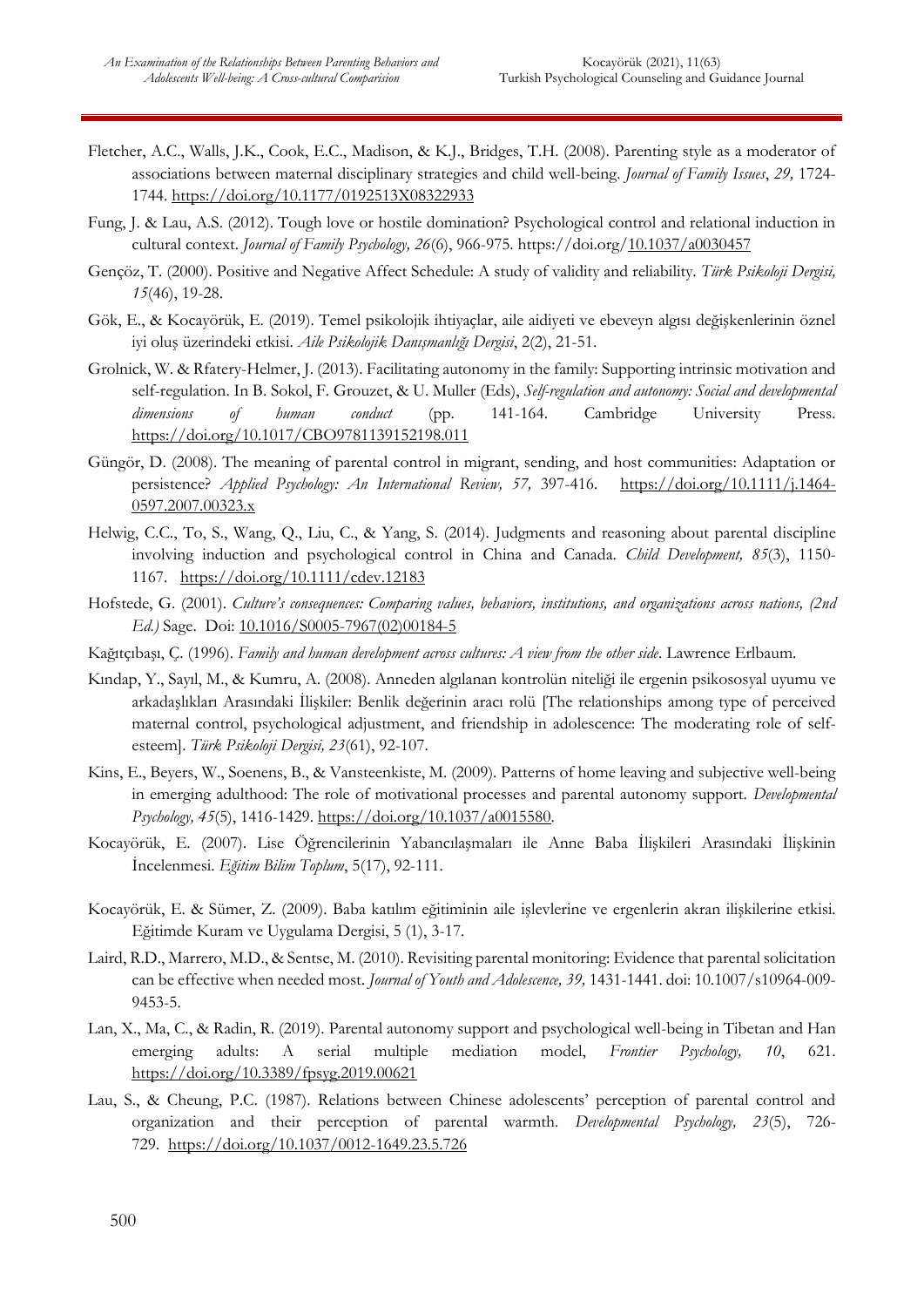- Markus, H.R., & Kitayama, S. (1991). Culture and the self: Implications for cognition, emotion, and motivation. *Psychological Review, 98*(2), 224-253. [https://doi.org/10.1037/0033-295X.98.2.224](https://psycnet.apa.org/doi/10.1037/0033-295X.98.2.224)
- Martín-Carbonell, M., Espejo, B., Checa, I., Fernández-Daza, M. (2021). Adaptation and measurement invariance by gender of the Flourishing Scale in a Colombian sample. *International Journal of Environmental Research and Public Health, 18*, 2664. https:// doi.org/ 10.3390/ijerph18052664
- Ngai, S.S-Y. & Cheung, C-K. (2009). The effects of parental care and parental control on the internal assets of adolescent children in Hong Kong, *International Journal of Adolescence and Youth, 15*(3), 235-255. [https://doi.org/10.1080/02673843.2009.9748031](https://psycnet.apa.org/doi/10.1080/02673843.2009.9748031)
- Oyserman, D., Coon, H.M., & Kemmelmeier, M. (2002). Rethinking individualism and collectivism: Evaluations of theoretical assumptions and meta-analyses. *Psychological Bulletin, 128,* 3-72. [https://doi.org/10.1037/0033-](https://psycnet.apa.org/doi/10.1037/0033-2909.128.1.3) [2909.128.1.3](https://psycnet.apa.org/doi/10.1037/0033-2909.128.1.3)
- Pomerantz, E.M., & Wang, Q. (2009). The role of parental control in children's development in Western and East Asian countries. *Current Directions in Psychological Science*, *18*(5), 285-289. [https://doi.org/10.1111/j.1467-](https://psycnet.apa.org/doi/10.1111/j.1467-8721.2009.01653.x) [8721.2009.01653.x](https://psycnet.apa.org/doi/10.1111/j.1467-8721.2009.01653.x)
- Rudy, D., & Grusec, J.E. (2006). Authoritarian parenting in individualist and collectivist groups: Associations with maternal emotion and cognition and children's self-esteem. *Journal of Family Psychology, 20*(1), 68-78. [https://doi.org/10.1037/0893-3200.20.1.68](https://psycnet.apa.org/doi/10.1037/0893-3200.20.1.68)
- Rudy, D., & Halgunseth, L.C. (2005). Psychological control, maternal emotion, and cognition, and child outcomes in individualist and collectivist groups. *Journal of Emotional Abuse, 5*(4), 237- 264. [https://doi.org/10.1300/J135v05n04\\_04](https://psycnet.apa.org/doi/10.1300/J135v05n04_04)
- Sevim, S.A. (2014). Leuven Algılanan Ana Babalık Ölçeği [Adaptaion of parent and adolescent versions of Leuven Adolescent Perceived Parenting Scale]. *Düşünen Adam: Psikiyatri ve Nörolojik Bilimler Dergisi, 27*(4), 291-300. doi: 10.5350/DAJPN2014270402
- Soenens, B., Beyers, W., Vansteenkiste, M., Sierens, E., Luyckx, K., & Goossens, L. (2004, July). *The "gross anatomy" of parenting styles in adolescence: Three or four dimensions?* Paper presented at the 18th biennial meeting of the International Society for the Study of Behavioural Development (ISSBD) Ghent Belgium.
- Soenens, B., Vansteenkiste, M., Lens, W., Luyckx, K., Goossens, L., Beyers, W., & Ryan, R.M. (2007). Conceptualizing parental autonomy support: Adolescent perceptions of promotion of independence versus promotion of volitional functioning*. Developmental Psychology, 43*(3), 633- 646. [https://doi.org/10.1037/0012-](https://psycnet.apa.org/doi/10.1037/0012-1649.43.3.633) [1649.43.3.633](https://psycnet.apa.org/doi/10.1037/0012-1649.43.3.633)
- Suchman, N.E., Rounsavilla, B., DeCosta, C., & Luthar, S. (2007). Parental control, parental warmth, and psychosocial adjustment in a sample of substance-abusing mothers and their school-aged and adolescent children. *Journal of Substance Abuse Treatment, 32*(1), 1-10. doi: 10.1016/j.jsat.2006.07.002.
- Sunar, D. (2002). Change and continuity in the Turkish middle-class family. Autonomy and dependence in family: Turkey and Sweden in critical perspective, In R.Liljestrom & E. Özdalga (eds.), *Autonomy and dependence in the family* (pp. 217-238). Swedish Research Institute.
- Tamis‐LeMonda, C.S., Way, N., Hughes, D., Yoshikawa, H., Kalman, R.K., & Niwa, E.Y. (2008). Parents' goals for children: The dynamic coexistence of individualism and collectivism in cultures and individuals. *Social Development, 17*(1), 183-209. <https://doi.org/10.1111/j.1467-9507.2007.00419.x>
- Tepe, E.E. & Demir A. S. (2019). Babaların çocuk bakımına katılımında kendi annelerinin etkisi üzerine bir çalışma: Sakarya ili örneği. *Uluslararası Folklor Akademi Dergisi, 2*(1), 121 -140.
- To, S., Helwig, C.C., & Yang, S. (2017). Predictors of children's rights attitudes and psychological well-being among rural and urban Mainland Chinese adolescents. *Social Development, 26*(1), 185-203. [https://doi.org/10.1111/sode.12195](https://psycnet.apa.org/doi/10.1111/sode.12195)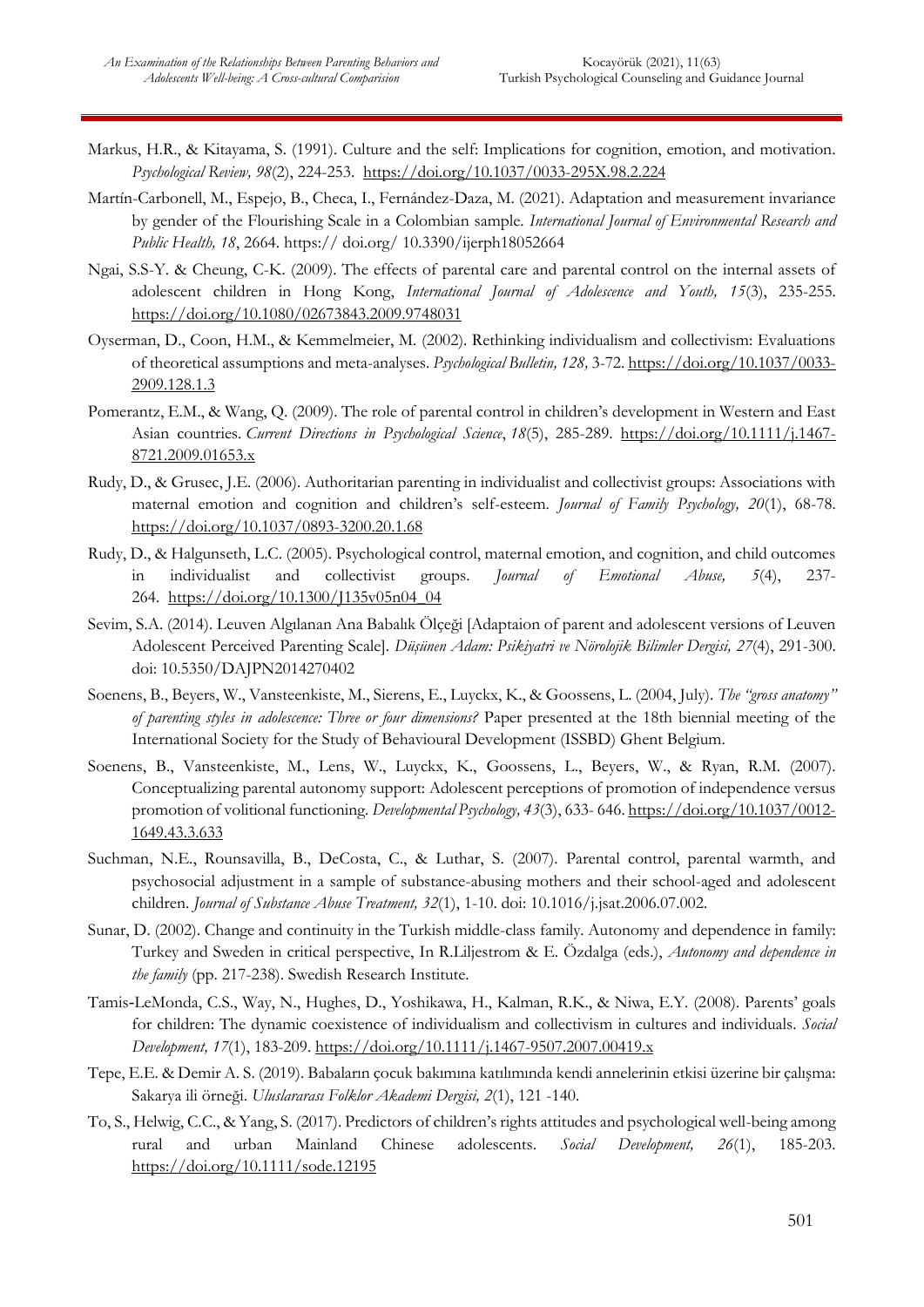- Van der Giessen, D., Branje, S., & Meeus, W. (2014). Perceived autonomy support from parents and best friends: Longitudinal associations with adolescents' depressive symptoms. *Social Development, 23*(3), 537-555. [https://doi.org/10.1111/sode.12061](https://psycnet.apa.org/doi/10.1111/sode.12061)
- Villieux, A., Sovet, L., Jung, S.C., & Guilbert, L. (2016). Psychological flourishing: Validation of the French version of the flourishing scale and exploration of its relationships with personality traits. *Personality and Individual Differences, 88*, 1-5. [https://doi.org/10.1016/j.paid.2015.08.027](https://psycnet.apa.org/doi/10.1016/j.paid.2015.08.027)
- Wang, Q., Pomerantz, E.M., & Chen, H. (2007). The role of parents' control in early adolescents' psychological functioning: A longitudinal investigation in the United States and China. *Child Development, 78*(5), 1592- 1610. <https://doi.org/10.1111/j.1467-8624.2007.01085.x>
- Wang, C. Xia, Y., Li, W., Wilson, S.M., Bush, K. & Peterson, G. (2016). Parenting behaviors, adolescent depressive symptoms, and problem behavior: The role of self-esteem and school adjustment difficulties among Chinese adolescents. *Journal of Family Issues*, *37*(4), 520-542. [https://doi.org/10.1177/0192513X14542433](https://psycnet.apa.org/doi/10.1177/0192513X14542433)
- Watson, D., Clark, L. A., & Tellegen, A. (1988). Development and validation of brief measures of positive and negative affect: the PANAS scales. *Journal of Personality and Social Psychology, 54*(6), 1063-1070. doi: 10.1037//0022-3514.54.6.1063.
- Wu, P., Robinson, C.C., Yang, C., Hart, C.H., Olsen, S.F., Porter, C.L., …& Wu, X. (2002). Similarities and differences in mothers' parenting of preschoolers in China and the United States. *International Journal of Behavioral Development, 26,* 481 -491. [https://doi.org/10.1080/01650250143000436](https://doi.org/10.1080%2F01650250143000436)
- Zarra-Nezhad M., Aunola K., Kiuru N., Mullola S., & Moazami-Goodarzi, A. (2015). Parenting styles and children's emotional development during the first grade: The moderating role of child temperament. *Journal of Psychology & Psychotherapy, 5*, 206. doi: 10.4172/2161-0487.1000206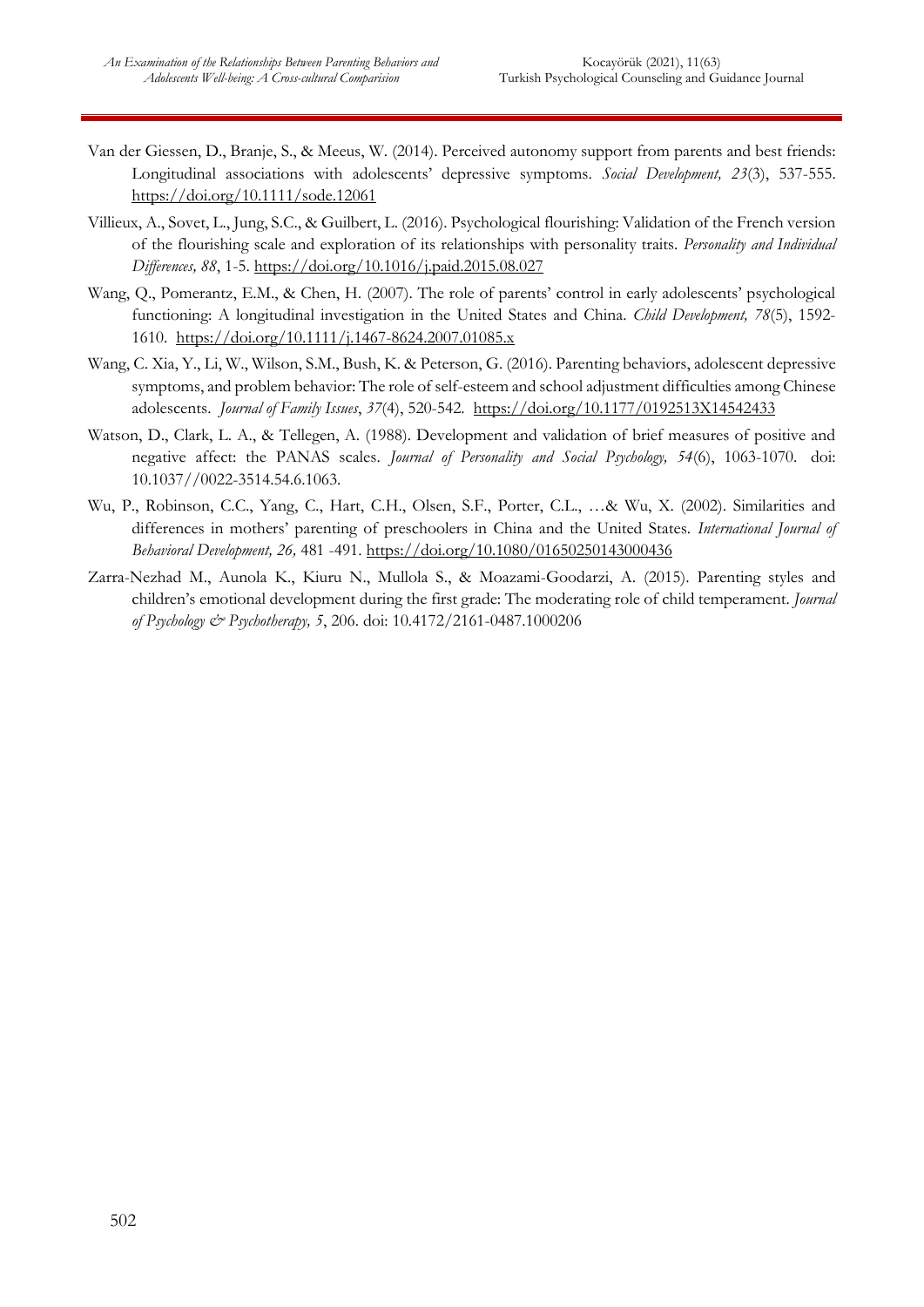#### **About Authors**

**Ercan Kocayörük** is a professor of Psychological Counseling and Guidance at Çanakkale Onsekiz Mart University, Faculty of Education. He has studied about counseling applications and practices in school over 25 years. He is a researcher in the field of relationship between parents and children and the role of parents on healthy adolescent development.

**Tugay Tutkun** works as an Associate Professor at Çanakkale Onsekiz Mart University, Faculty of Education, Department of Educational Sciences, Department of Curriculum and Instruction. He teaches courses such as Introduction to Educational Sciences, Teaching Principles and Methods, Measurement and Evaluation at the undergraduate level; Curriculum Development in Education, Curriculum and Technology Integration and Statistics at the graduate level. He has several proceedings published in scientific meetings and articles published in scientific journals in his study topics; media literacy, active citizenship, social equity and e-learning

**Hamide Gözü** is an Assistant Professor at the Çanakkale Onsekiz Mart University, Faculty of Education, Department of Educational Sciences, Department of Counselling and Psychology. Dr. Gözü has worked on parent-child, sibling, and peer relationships. She has many published articles and notifications.

**Ömer Faruk Şimşek** is an professor of psychology at Istanbul Rumeli University, Department of Psychology. His main areas of research and interest are subjective well-being and its relation to narrative processes, language use and mental health, personal sense of uniqueness, and self-consciousness. He is also interested in usingadvanced statistical analyses such as multitrait multimethod analyses and growth curve modeling.

**Emin Altintas** is an Associate Professor of Psychology at Université de Lille (France) and had PhD in Psychology at the same university. He has worked on well-being, time perspective, motivation and aging at international level. Emin Altintas is also Clinical Psychologist in Centre Hospitalier de Tourcoing (France).

## **Author Contributions**

This study was conducted by all the authors working together and cooperatively. All of the authors substantially contributed to this work in each step of the study.

## **Conflict of Interest**

It has been reported by the authors that there is no conflict of interest.

## **Funding**

This study is supported by The Scientific and Technological Research Council of Turkey (TUBITAK-Grant:115K417).

## **Ethical Statement**

This research was completed in line with the Helsinki Declaration. In line with this, the study was investigated and permitted by Canakkale Onsekiz Mart Unıversity Scientific Research and Ethical Review